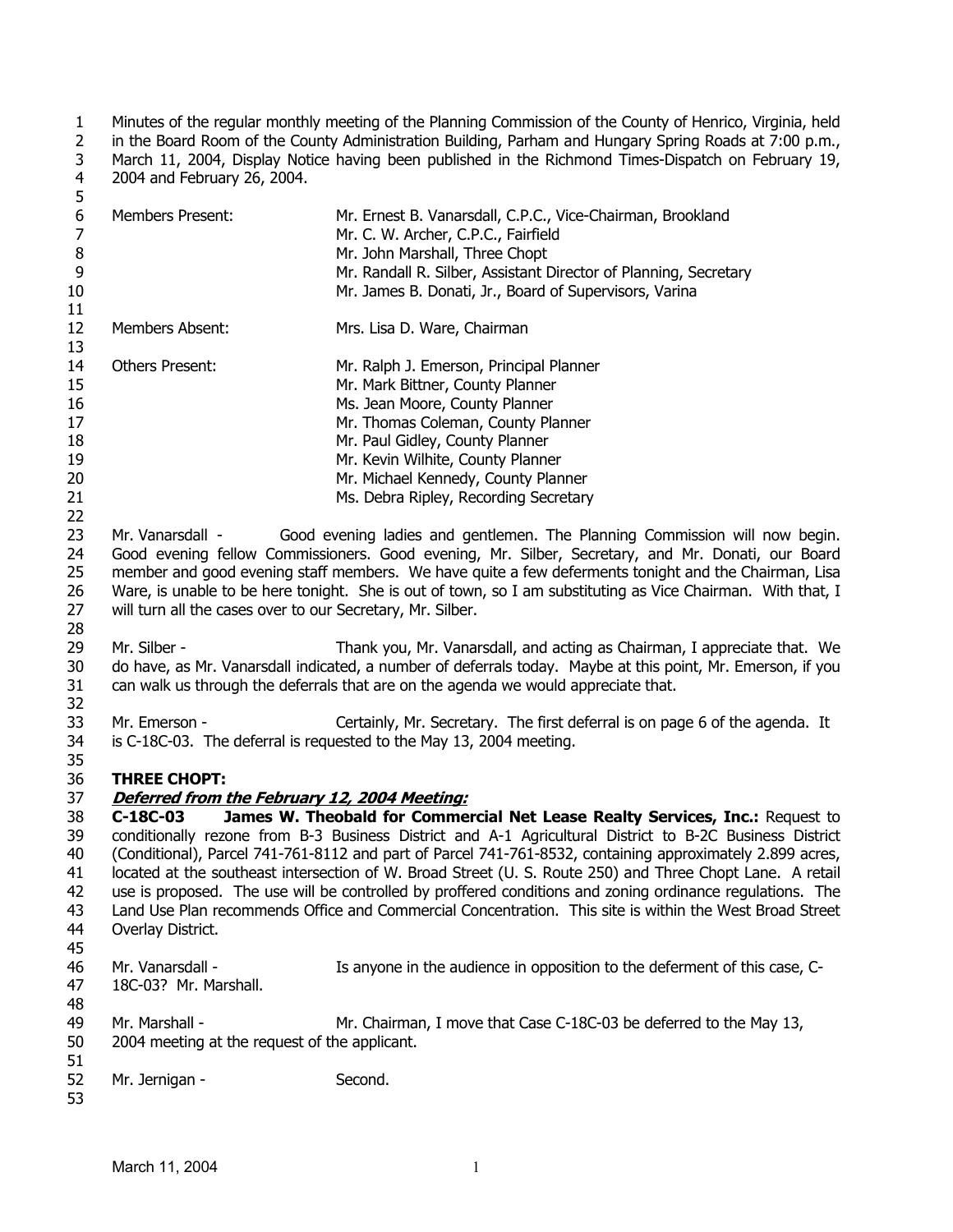54 55 Mr. Vanarsdall - Motion made by Mr. Marshall and second by Mr. Jernigan. All in favor say aye. All opposed say no. The motion passes.

56

70

72

98

57 58 At the request of the applicant, the Planning Commission deferred Case C-18C-03, James W. Theobald for Commercial Net Lease Realty Services, Inc., to its meeting on May 13, 2004.

59 60 61 62 63 64 65 66 67 68 69 **C-9C-04 Gloria Freye for Webb L. Tyler and G. Edmond Massie, IV:** Request to conditionally rezone from A-1 Agricultural District to R-3C One Family Residence District (Conditional) and C-1 Conservation District, Parcels 744-764-5770, 744-764-5157, 744-764-4443, 744-764-3831, 744-764-3317, 744-764-2703, 744-763-2190, 744-763-1576, part of Parcels 744-763-0961 and 744-763-0148 (McDonalds Small Farms subdivision), and Parcel 743-763-3572, containing 30.31 acres (R-3C= 28.83 ac.; C-1= 1.48 ac.), located along the west line of Belfast Road beginning at a point approximately 167 feet south of its intersection with Dublin Road and on the east line of I-295 approximately 375 feet north of I-64. The applicant proffers no more than 2.2 single family residential dwelling units (approximately 67 single family units) per acre. The R-3 District allows a minimum lot size of 11,000 square feet. The Land Use Plan recommends Suburban Residential 1, 1.0 to 2.4 units net density per acre.

71 Mr. Emerson - The deferral is requested to the April 15, 2004 meeting.

73 74 75 76 Mr. Vanarsdall - The Is anyone in the audience in opposition to this case, C-9C-04? Are you in opposition or do you just want to ask a question? If you don't mind, come up to the mike so we can get you on tape and state your name, please.

- 77 78 79 80 81 Mr. Albert Trent - My name is Albert Trent and we live on Belfast Road, and if they can get the permission and right of way to go ahead and do all this construction that they are proposing in this area, it is going to destroy everybody's well and septic that is already previously living there. They have no plans to have water come through. You know, before they start, and like I said, everybody out there is on well and septic.
- 82 83 84 85 86 87 88 Mr. Silber - Was your name Mr. Trent? What is proposed at this point tonight is to defer this request and bring it back next month. You are expressing some concerns about the rezoning. If the Commission defers this, you will have an opportunity to speak to this next month. It sounds as though you have concerns about the development as a whole. I guess you live across the street from this development on Belfast.
- 89 90 Mr. Trent - The Right.

91 92 93 94 95 Mr. Silber - They will be bringing water and sewer, public water and sewer to the property. It could have impact. I don't know. It could have impact on your well. That would need to be explored, but what is up tonight is a request to defer this request. I guess what the Commission is asking is, do you have opposition to the deferral of this case?

- 96 97 Mr. Trent - Well, I don't see why they should keep wasting taxpayers dollars to keep meeting about it and meeting about it, when it could be settled right now.
- 99 100 101 Mr. Vanarsdall - Well, we will talk about that when we hear it next month. It is going to be deferred to April 15, 2004, and thank you for coming down. Mr. Marshall.
- 102 103 104 Mr. Marshall - Mr. Chairman, I move that Case C-9C-04 be deferred to the April 15, 2004 meeting at the request of the applicant.
- 105 106 Mr. Jernigan - Second.
	- March 11, 2004 2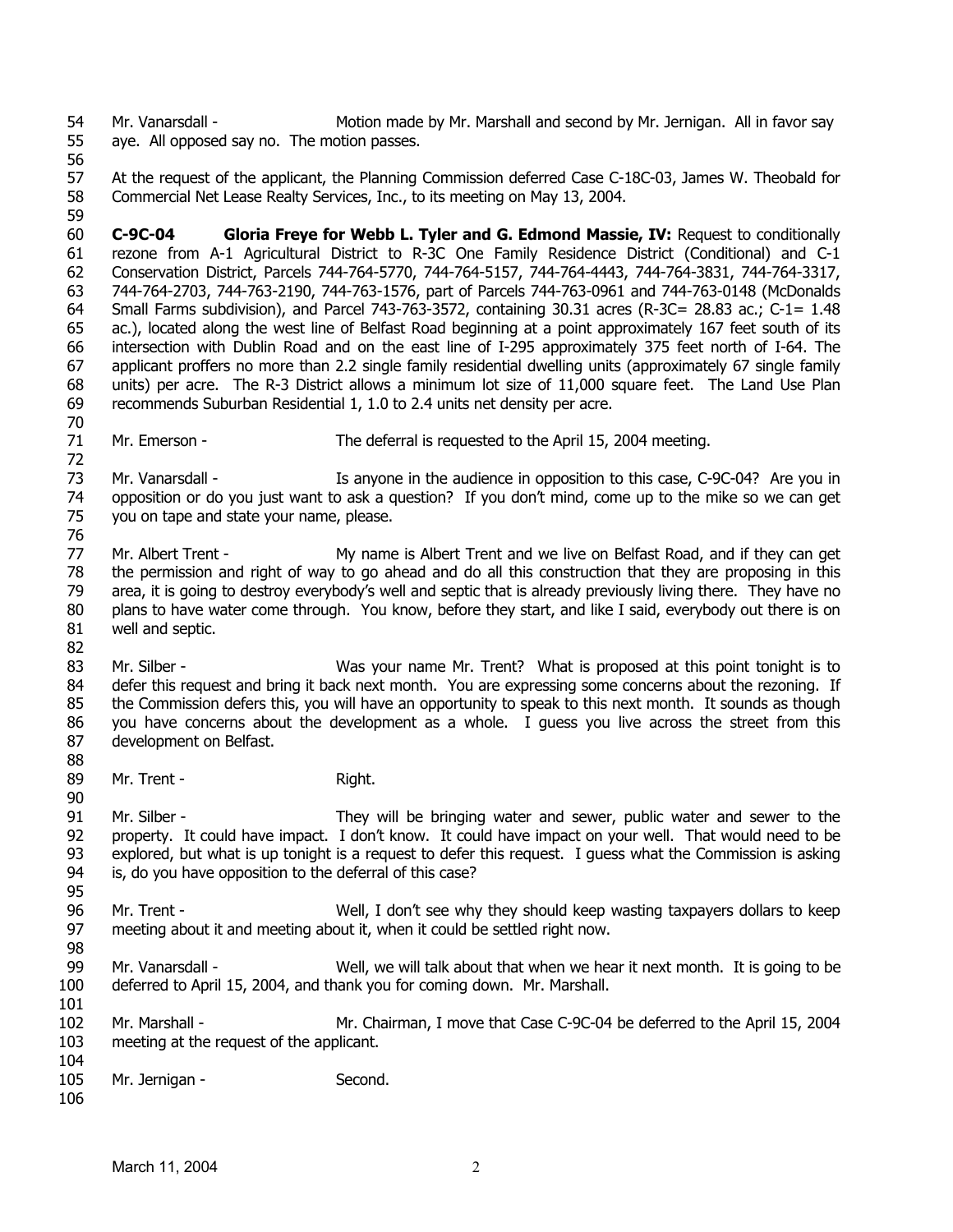107 108 Mr. Vanarsdall - The Motion made by Mr. Marshall and seconded by Mr. Jernigan. All in favor say aye. All opposed say no. The ayes have it. The motion is passed.

- 109
- 110 111 At the request of the applicant, the Planning Commission deferred Case C-9C-04, Gloria Freye for Webb L. Tyler and G. Edmond Massie, IV, to its meeting on April 15, 2004.
- 112

113 114 115 116 117 118 119 **C-11C-04 Gloria Freye for Webb L. Tyler and G. Edmond Massie, IV:** Request to conditionally rezone from A-1 Agricultural District to R-3C One Family Residence District (Conditional) and C-1 Conservation District, Parcels 743-764-6363 and 743-764-4622, containing 20.95 acres (R-3C= 13.93 ac.; C-1= 7.02 ac.), located between Belfast Road and I-295. The applicant proffers no more than 2.2 single family residential dwelling units (approximately 46 single family units) per acre. The R-3 District allows a minimum lot size of 11,000 square feet. The Land Use Plan recommends Suburban Residential 1, 1.0 to 2.4 units net density per acre, and Environmental Protection Area.

120 121

130

133

- Mr. Emerson The deferral is requested to the April 15, 2004 meeting.
- 122 123 124 Mr. Vanarsdall - The Is anyone in the audience in opposition to C-11C-04 in the Three Chopt District? Mr. Marshall.
- 125 126 127 128 Mr. Marshall - Mr. Chairman, I move that Case C-11C-04 be deferred to the April 15, 2004 meeting at the request of the applicant.
- 129 Mr. Archer - Second, Mr. Chairman.
- 131 132 Mr. Vanarsdall - Motion made by Mr. Marshall and seconded by Mr. Archer. All in favor say aye. All opposed say no. The motion passes.
- 134 135 At the request of the applicant, the Planning Commission deferred Case C-11C-04, Gloria Freye for Webb L. Tyler and G. Edmond Massie, IV, to its meeting on April 15, 2004.

#### 136 137 **TUCKAHOE:**

# 138 **Deferred from the December 11, 2003 Meeting:**

139 140 141 142 143 144 **C-73C-03 Gloria Freye for WILHOOK, LLC:** Request to conditionally rezone from A-1 Agricultural District and R-1 One Family Residence District to R-2AC One Family Residence District (Conditional), part of Parcel 744-742-5871, containing 22.753 acres, located on the north line of Patterson Avenue (Route 6) approximately 1,600 feet west of Gaskins Road. The applicant proposes no more than forty (40) single family residential lots. The R-2A Districts allows a minimum lot size of 13,500 square feet. The Land Use Plan recommends Semi Public.

- 145 146 Mr. Emerson - The deferral is requested to the April 15, 2004 meeting.
- 147 148 149 Mr. Vanarsdall - Anyone in the audience in opposition to C-73C-03 in the Tuckahoe District? No opposition.
- 150
- 151 152 153 Mr. Archer - Mr. Chairman, I move deferral of Case C-73C-03, to the April 15, 2004 meeting at the request of the applicant.
- 154 Mr. Marshall - Second.
- 156 157 Mr. Vanarsdall - Motion made by Mr. Archer and seconded by Mr. Marshall. All in favor say aye. All opposed say no. The ayes have it. The motion passes.
- 158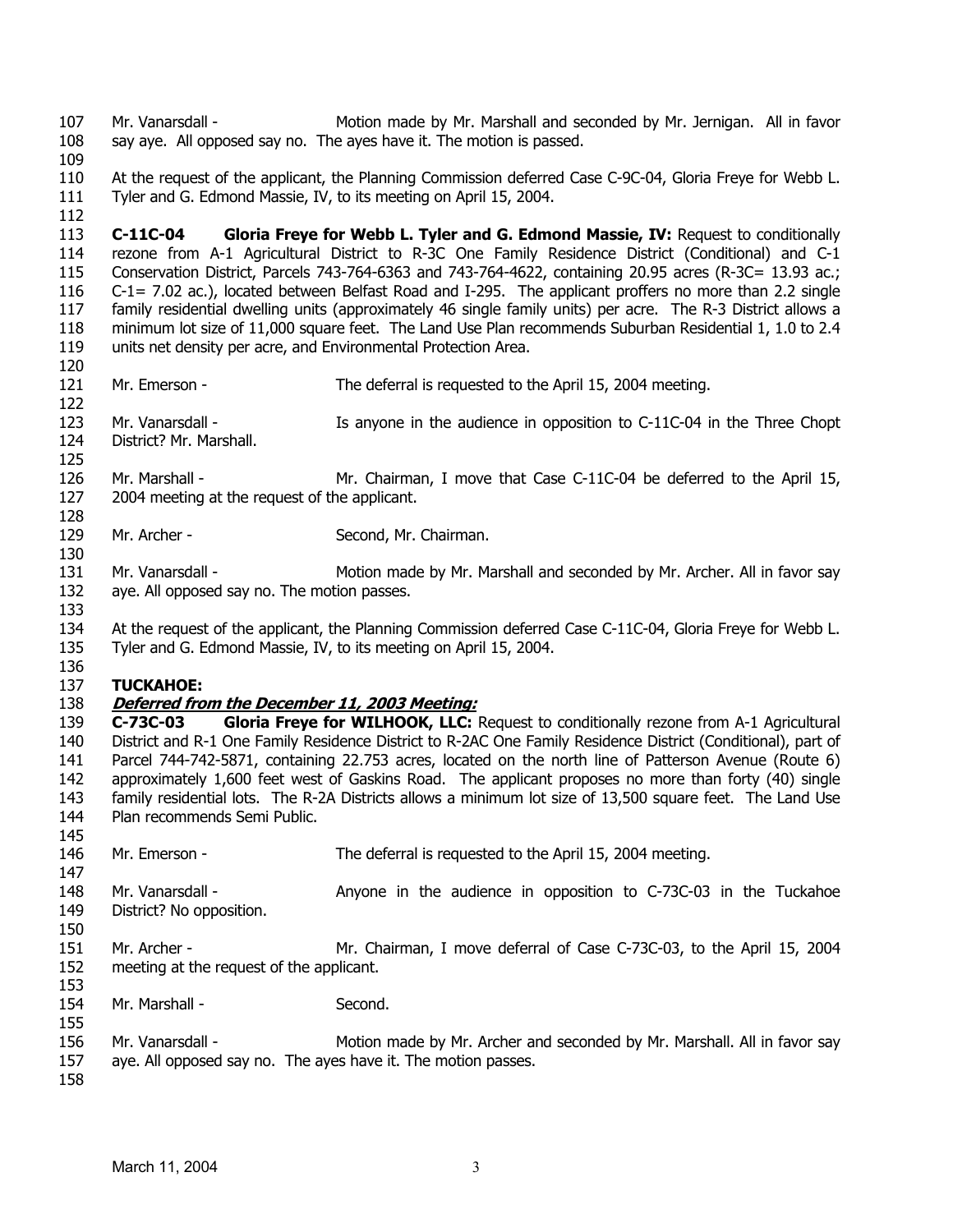159 160 At the request of the applicant, the Planning Commission deferred Case C-73C-03, Gloria Freye for WILHOOK, LLC, to its meeting on April 15, 2004.

161

## 162 **Deferred from the January 15, 2004 Meeting:**

163 164 165 166 167 168 169 **C-56C-03 Finer Homes, Inc. & Debbie Stoddard:** Request to conditionally rezone from A-1 Agricultural District to R-2AC One Family Residence District (Conditional) Parcel 802-696-9269 and part of Parcel 803-696-6866, containing 41.758 acres, located on the east line of Osborne Turnpike approximately 0.41 mile north of Tree Ridge Road and approximately 240 feet west of the western terminus of Harmony Avenue. A single family residential subdivision is proposed. The R-2A District allows a minimum lot size of 13,500 square feet. The Land Use Plan recommends Suburban Residential 1, 1.0 to 2.4 units net density per acre.

170

171 172

174

177

179

182

185

195

- Mr. Emerson The deferral is requested to the May 13, 2004 meeting.
- 173 Mr. Vanarsdall - Anyone in opposition to the deferment of Case C-56C-03? No opposition.
- 175 176 Mr. Jernigan - With that Mr. Chairman, I will move for deferral of Case C-56C-03 to May 13, 2004, by request of the applicant.
- 178 Mr. Marshall - Second.
- 180 181 Mr. Vanarsdall - We have a motion made by Mr. Jernigan and seconded by Mr. Marshall. All in favor say aye. All opposed say no. The motion passes.
- 183 184 At the request of the applicant, the Planning Commission deferred Case C-56C-03, Finer Homes, Inc. & Debbie Stoddard, to its meeting on May 13, 2004.

186 187 188 189 190 191 192 193 **C-13C-04 J. Kevin Humphrey for Mike Fleetwood:** Request to conditionally rezone from A-1 Agricultural District, M-1 Light Industrial District and M-2 General Industrial District to M-2C General Industrial District (Conditional), Parcels 819-704-9284, 820-705-3941, 820-705-5372, 820-706-5002, 820- 705-6725 and 819-703-7057, containing 105.164 acres, located at the southwest intersection of Monahan and Charles City Roads and the C&O Railroad. Light Industrial manufacturing with possible hotel/retail uses are proposed. The use will be controlled by proffered conditions and zoning ordinance regulations. The Land Use Plan recommends Planned Industry. The site is in the Airport Safety Overlay District.

- 194 Mr. Emerson - The deferral is requested to the May 13, 2004 meeting.
- 196 197 198 Mr. Vanarsdall - Anyone in the audience in opposition to the deferral of C-13C-04? No opposition. Mr. Jernigan.
- 199 200 201 Mr. Jernigan - Mr. Chairman, I make a motion to defer Case C-13C-04 to May 13, 2004, by request of the applicant.
- 202 Mr. Marshall - Second.
- 204 205 Mr. Vanarsdall - **Motion made by Mr. Jernigan and seconded by Mr. Marshall. All in favor** say aye. All opposed say no. The motion passes.
- 207 208 At the request of the applicant, the Planning Commission deferred C-13C-04, J. Kevin Humphrey for Mike Fleetwood, to its meeting on May 13, 2004.
- 209

203

206

210 211 **P-1-04 Ambre Blatter for Omnipoint Communications:** Request for a provisional use permit under Sections 24-95(a)(3) and 24-122.1 of Chapter 24 of the County Code in order to allow a 30-foot extension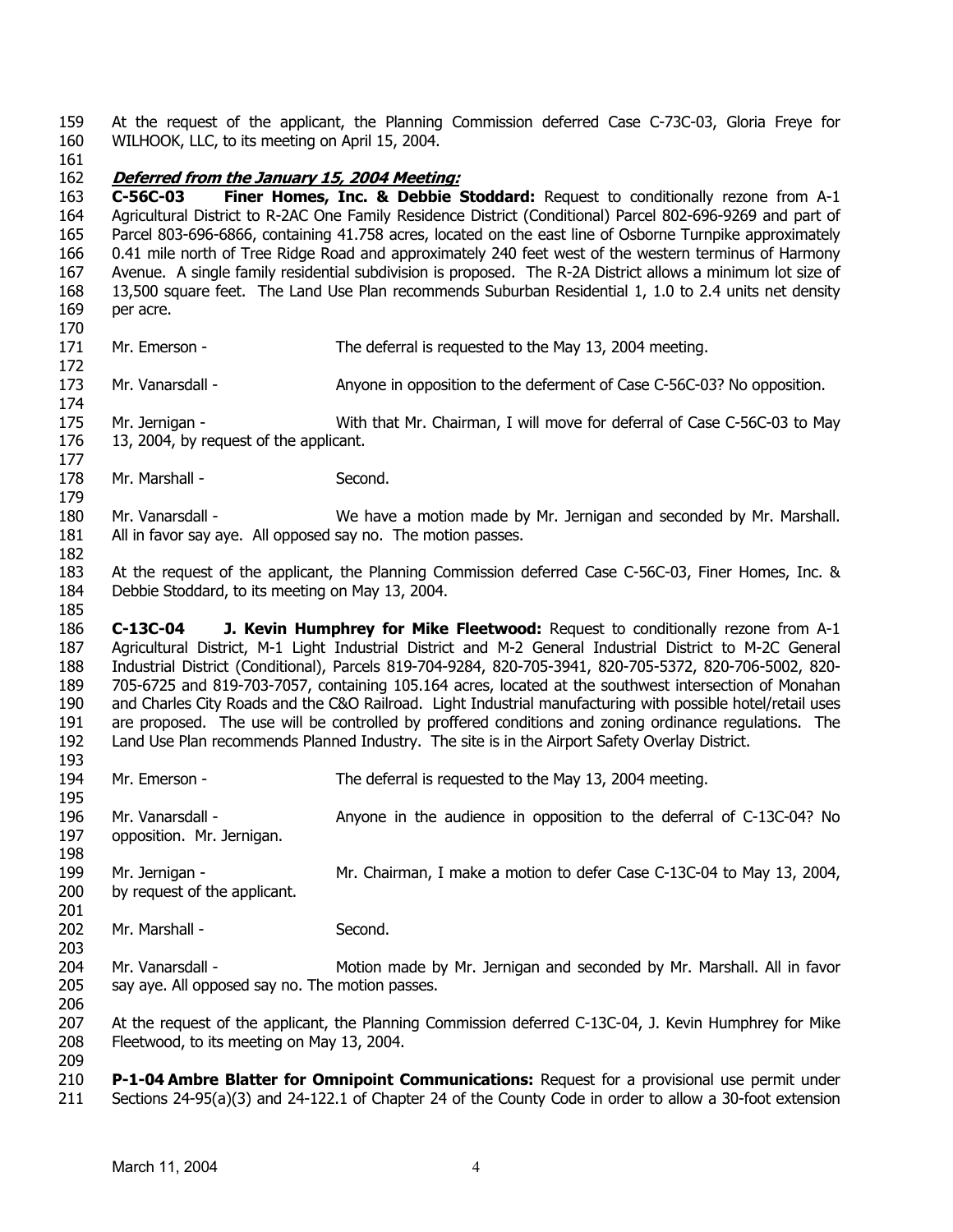212 213 214 215 216 of an existing 97-foot telecommunications tower and erect an associated unmanned communication equipment platform at the base of the tower, on part of Parcel 775-744-9936, containing 1,085 square feet, located on the west side of Byrdhill Road approximately 200 feet south of Oakland Avenue. The existing zoning is M-1 Light Industrial District. The Land Use Plan recommends Light Industry.

217 218 Mr. Emerson - The deferral is requested to the April 15, 2004 meeting.

219 220 221 222 Mr. Vanarsdall -  $\blacksquare$  Anyone in the audience in opposition to the deferral of P-1-04 in the Brookland District? No opposition. I move that P-1-04 be deferred to April 15, 2004, at the request of the applicant.

- 223 Mr. Marshall - Second.
- 225 226 227 Mr. Vanarsdall - **Motion made by Vanarsdall and seconded by Mr. Marshall. All in favor say** aye. All opposed say no. The motion passes.
- 228 229 At the request of the applicant, the Planning Commission deferred Case P-1-04, Ambre Blatter for Omnipoint Communications, to its meeting on April 15, 2004.
- 231 Mr. Jernigan - The Music Controller State Is Jack Nelson in the audience? OK.
- 233 234 Mr. Emerson - Mr. Chairman, that completes all of the requests for deferrals for tonight unless the Commission would have additional deferrals they would like to add.
- 236 Mr. Archer - The Music Compared in the Mr. Chairman.

#### 238 **FAIRFIELD:**

224

230

232

235

237

250

253

256

258

261

## 239 **Deferred from the February 12, 2004 Meeting:**

240 241 242 243 244 245 246 247 248 **C-7C-04 Larry Horton for Anthony P. Renaldi:** Request to conditionally rezone from A-1 Agricultural District and M-1C Light Industrial District (Conditional) to R-2C (15.29 ac.) and R-2AC (48.52 ac.) One Family Residence Districts (Conditional), Parcels 813-733-7603, 814-732-6992, 815-733-0010 and part of Parcel 815-733-2040, containing approximately 63.81 acres, located on the north line of Creighton Road approximately 360 feet east of Cedar Fork Road. The applicant proposes no more than one hundred twenty-five (125) single family residential lots. The R-2A District allows a minimum lot size of 13,500 square feet; the R-2 District allows a minimum lot size of 18,000 square feet. The Land Use Plan recommends Office/Service. The site is in the Airport Safety Overlay District.

- 249 Mr. Emerson - The Mr. Chairman, that is on page 9 of your agenda.
- 251 252 Mr. Vanarsdall - **In the Is there anyone here tonight in opposition of deferral of Case C-7C-04 in** the Fairfield District? No opposition. Mr. Archer.
- 254 255 Mr. Archer - The Mr. Chairman, I move deferral of Case C-7C-04, Larry Horton for Anthony P. Renaldi, to the April 15, 2004 meeting at the request of the Commission.
- 257 Mr. Marshall - Second.
- 259 260 Mr. Vanarsdall - Motion made by Mr. Archer and seconded by Mr. Marshall. All in favor say aye. All opposed say no. The motion passes.
- 262 263 The Planning Commission deferred Case C-7C-04, Larry Horton for Anthony P. Renaldi, to its meeting on April 15, 2004.
- 264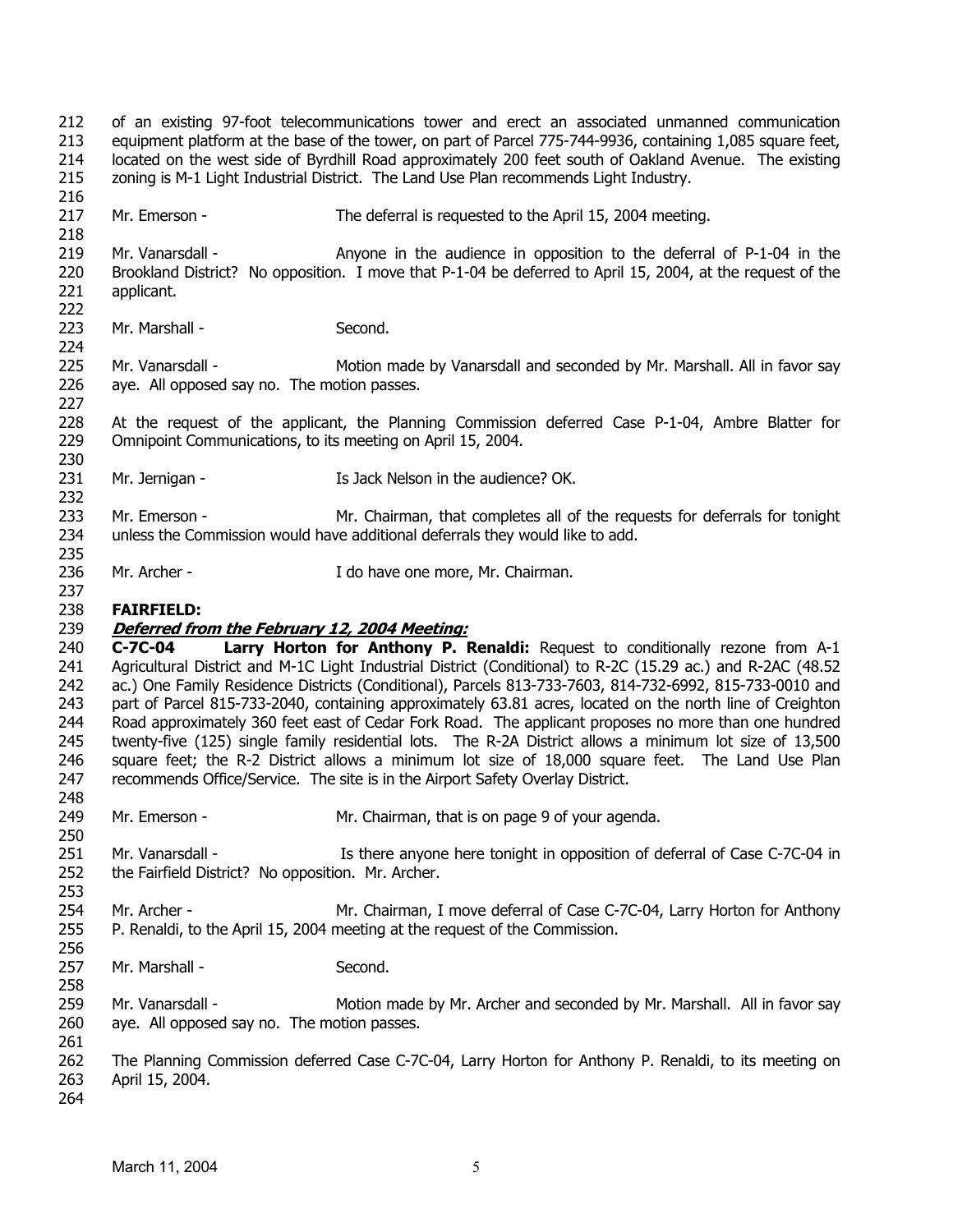265 266 Mr. Marshall - **Mr. Chairman, I'd like to know if there is anybody here on Case C-4C-04?** Mr. Emerson, you could say that to the audience, to see if anyone is here for that case.

267

282

290

# 268 **Deferred from the February 12, 2004 Meeting:**

269 270 271 272 273 274 275 **C-4C-04 Bill Axselle for Forest Park Associates, L.L.C.:** Request to conditionally rezone from RTH Residential Townhouse District and O-2 Office District to B-1C Business District (Conditional) and O-2C Office District (Conditional), Parcel 758-743-7963, containing 1.815 acres (B-1C – 0.888 acre, O-2C – 0.927 acre), located at the northeast intersection of Santa Rosa and Three Chopt Roads. An office and retail center is proposed. The use will be controlled by proffered conditions and zoning ordinance regulations. The Land Use Plan recommends Office.

- 276 277 Mr. Vanarsdall - This anyone in the audience in opposition to the deferment of this case?
- 278 279 Mr. Marshall - The Is there anybody here for that case?

280 281 Mr. Andy Condlin - Mr. Chairman, Andy Condlin from Williams Mullen. Seeing no opposition and given our previous notice, I'd like to request a deferral to July 15, 2004.

- 283 284 Mr. Vanarsdall - Since there is no one here, I wouldn't think there would be anybody here in opposition, so Mr. Marshall.
- 285 286 287 288 Mr. Marshall - The Mr. Chairman, I move that Case C-4C-04 Bill Axselle for Forest Park Associates, L.L.C. be deferred to the July 15, 2004 meeting at the request of the applicant.
- 289 Mr. Jernigan - Second.
- 291 292 Mr. Vanarsdall - Motion made by Mr. Marshall and seconded by Mr. Jernigan. All in favor say aye. All opposed say no. The motion passes.
- 293 294 295 296 At the request of the applicant, the Planning Commission deferred Case C-4C-04, Bill Axselle for Forest Park Associates, L.L.C., to its meeting on July 15, 2004.
- 297 298 299 Mr. Marshall - Mr. Chairman, the next case I am going to ask for a deferral on is C-5C-04 and I believe there are people here for that case.
- 300 **Deferred from the February 12, 2004 Meeting:**

301 302 303 304 305 306 307 **C-5C-04 Robert M. Atack:** Request to conditionally rezone from A-1 Agricultural District to R-2AC One Family Residence District (Conditional), Parcel 748-772-3954, containing approximately 4.90 acres, located on the northwest line of Opaca Lane approximately 700 feet northeast of Nuckols Road. The applicant proposes no more than six (6) single-family residential lots. The R-2A District allows a minimum lot size of 13,500 square feet. The Land Use Plan and the Nuckols Road/I-295 Small Area Land Use Study recommend Rural Residential, not exceeding 1.0 unit net density per acre, and Environmental Protection Area.

- 308
- 309 310 311 Mr. Vanarsdall - The Is anyone in the audience in opposition to the deferment of this case, a Three Chopt case, C-5C-04? Are you here in opposition to deferring the case? Do you have a spokesman you want to come down to the mike. Come down and tell us why you are against the deferment.
- 312 313 314 315 316 Mr. Thomas Oliver - The My name is Thomas L. Oliver and I live at 11110 Opaca Lane, which is adjacent to the property which the zoning is requested for, and we have been through a couple of deferrals already. We have met with the applicant and had discussions on this, and he has changed his original request from R-5A to R-2A, and at this point we are in opposition to that, as Mr. Marshall well
- 317 knows having attended the meeting that we had with the applicant, and at this point I don't know why the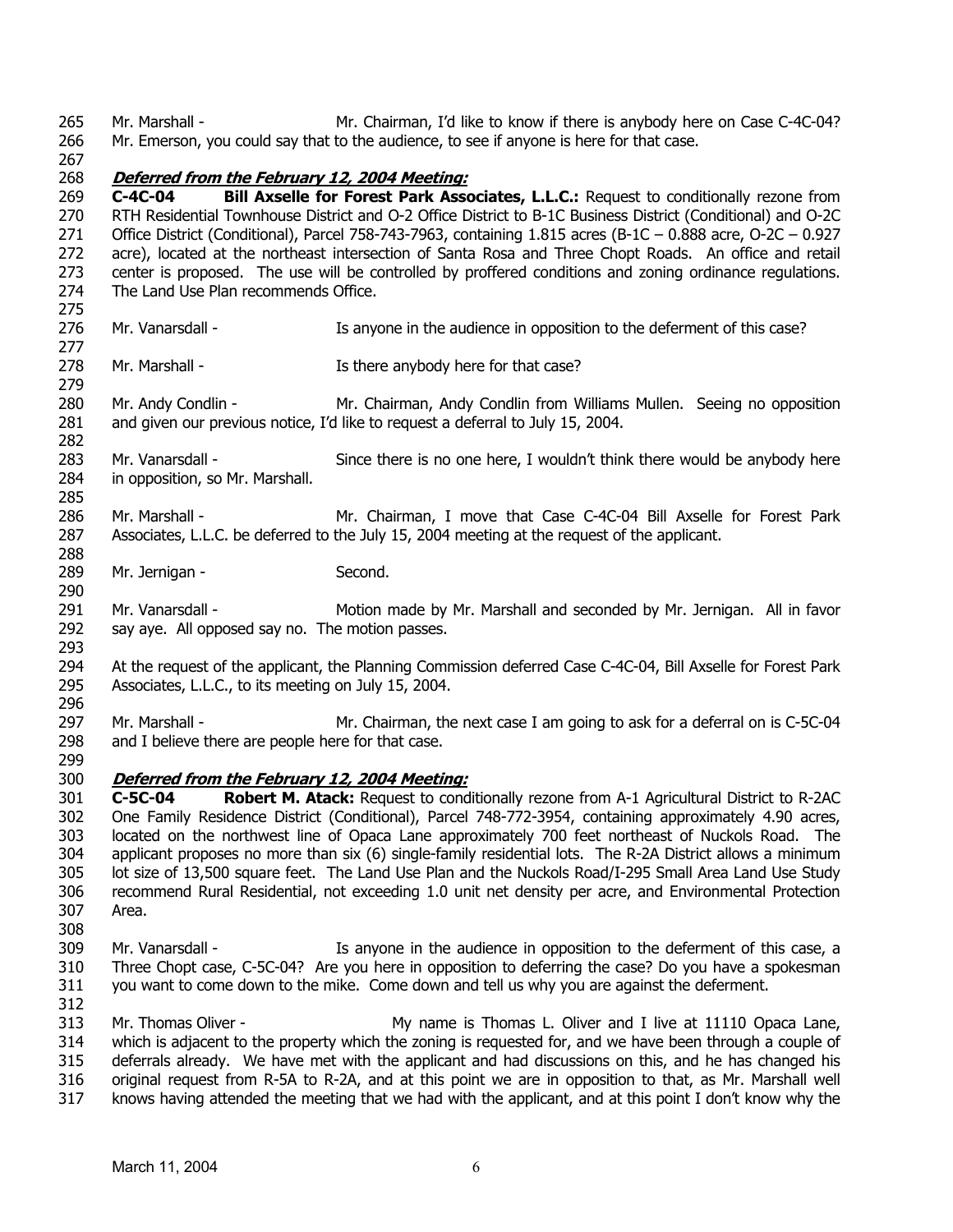318 319 applicant wants to defer this. At this point we are in opposition to it, and is he giving some reason for wanting to defer it yet again?

320 321 322 323 Mr. Marshall - Mr. Oliver, I am going to give you the reason. It is at my request, not the applicant's request.

324 Mr. Oliver - **OK.** 

325

339

343

352

355

357

326 327 328 329 330 331 332 333 334 335 336 337 338 Mr. Marshall - The Music of the I don't know if you are aware, but you read the paper, there was a Board paper that was passed on Tuesday. The Board of Supervisors in the County is looking at the transportation needs and other needs in the County and there is an issue and there is a retreat that is coming up in June, and the Board is hopefully going to make a decision one way or the other about whether they are going to impose fees and so forth on future development in the County. They may. The may not. I made the decision myself as a member of the Planning Commission that in order for everyone to be treated fairly that I am going to defer all of my cases as far out as I can, and then request the developers to then defer the cases until there is a decision made as to whether or not fees are going to be imposed on future development, be it residential or commercial. I just think it is the fairest thing to do, not only for the developers but for everybody and that is, until a decision is made about how the development is going to proceed with fees or no fees, that it is my position that I don't need to be acting on zoning cases when that issue is out there, and I don't know how it is going to come out. So this deferral is at my request and it is going to be until June 10.

- 340 341 342 Mr. Oliver - The Mr. Marshall, I had kind of heard something to that effect. I wasn't exactly sure of what it was and what the reasons for it were, but based upon the information you have just given me, I certainly have no objections to the deferral request.
- 344 345 346 347 348 Mr. Marshall - And I had requested all of the developers to do that. Some did and some notified people that were interested in the case that that was going to be the case. As you saw, some of the cases that were deferred tonight, so far there was nobody here. But the developer didn't want to defer the case on his own, so I am going to do it for him.
- 349 350 Mr. Oliver - Thank you very much. I withdraw my objection to the deferral.
- 351 Mr. Vanarsdall - Thank you, Mr. Oliver. All right.
- 353 354 Mr. Marshall - Mr. Chairman, I move that Case C-5C-04 be deferred to the June 10, 2004 meeting at the request of the Commission.
- 356 Mr. Archer - Second.
- 358 359 360 Mr. Vanarsdall - Motion made by Mr. Marshall and seconded by Mr. Archer. All in favor say aye. All opposed say no. The motion passes.
- 361 The Planning Commission deferred Case C-5C-04, Robert M. Atack, to its meeting on June 10, 2004.
- 362

## 363 **Deferred from the February 12, 2004 Meeting:**

364 365 366 367 368 369 370 **C-51C-03 Larry D. Willis:** Request to rezone from A-1 Agricultural District and M-1C Light Industrial District (Conditional) to B-2C Business District (Conditional), Parcels 742-762-9861, 743-762-1862 and 743- 762-1538 and part of Parcel 742-762-9178, containing 4.083 acres, located at the northern terminus of Brookriver Drive and at the I64E/I295 southeast cloverleaf. Restaurants and other retail uses are proposed. The use will be controlled by proffered conditions and zoning ordinance regulations. The Land Use Plan recommends Semi Public. The site is also in the West Broad Street Overlay District.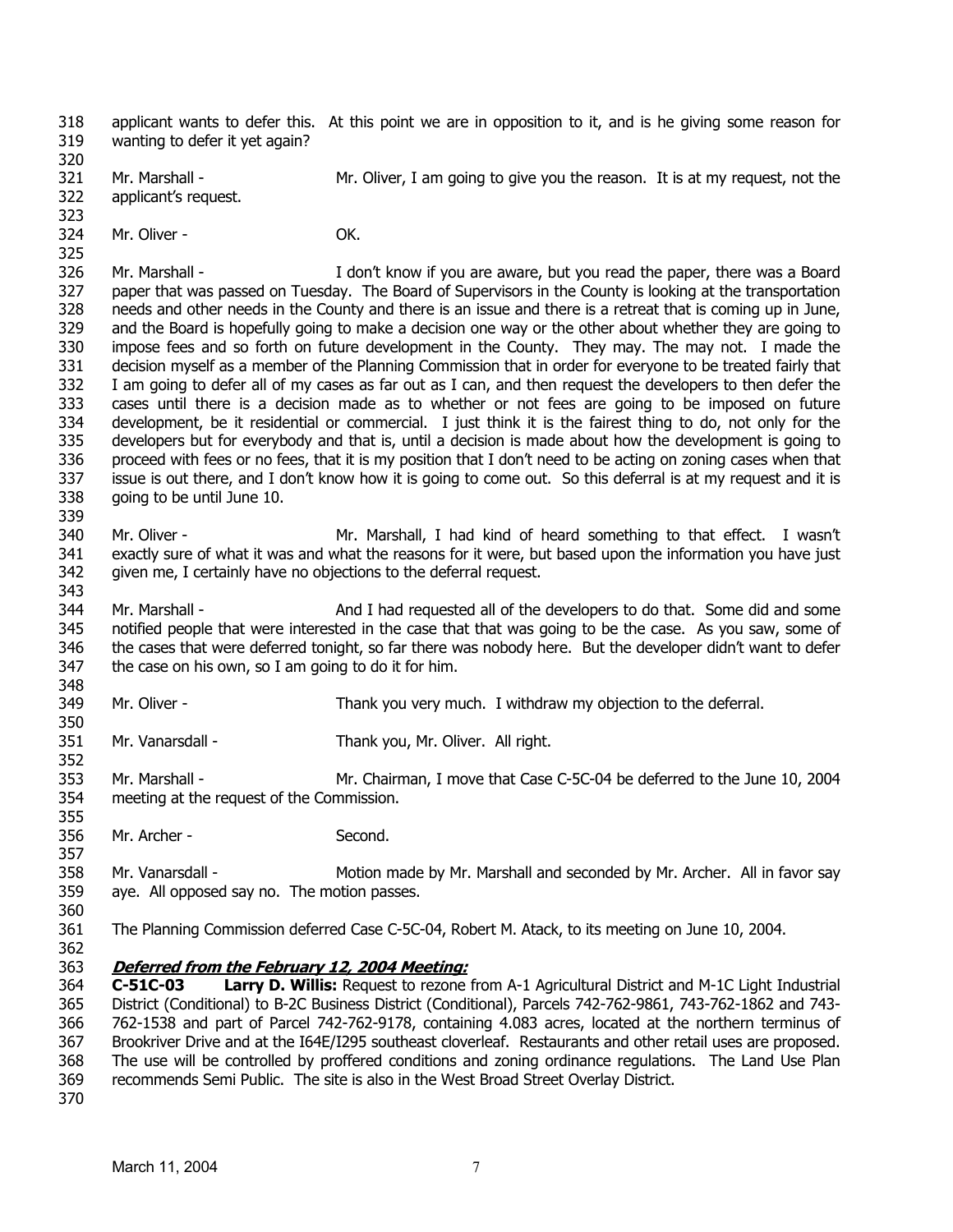371 372 373 374 375 Mr. Marshall - I have one more case, I believe, that I am going to defer, and that is Case C-51C-03, Larry D. Willis. Mr. Emerson - Yes, sir. That is on page 6 of your agenda. 376 **Deferred from the February 12, 2004 Meeting:** 377 378 379 380 381 382 383 384 385 386 387 388 389 390 391 **C-51C-03 Larry D. Willis:** Request to rezone from A-1 Agricultural District and M-1C Light Industrial District (Conditional) to B-2C Business District (Conditional), Parcels 742-762-9861, 743-762-1862 and 743- 762-1538 and part of Parcel 742-762-9178, containing 4.083 acres, located at the northern terminus of Brookriver Drive and at the I64E/I295 southeast cloverleaf. Restaurants and other retail uses are proposed. The use will be controlled by proffered conditions and zoning ordinance regulations. The Land Use Plan recommends Semi Public. The site is also in the West Broad Street Overlay District. Mr. Vanarsdall - The Is anyone in the audience in opposition to this deferment, opposition to deferring the case, Case C-51C-03 in the Three Chopt District. Come on down to the mike. Mr. Mike Norm - Yes, sir, Mr. Marshall, I understand the predicament you are in and we respect that. We are also in a little bit of a predicament ourselves. We have heard this several times while we have been able to line up some financing. We have gotten everything in place and ready to go. We have offered fees as part of our…

392 Mr. Vanarsdall - Can I interrupt you just a minute. Would you identify yourself.

394 395 396 397 398 399 400 401 Mr. Norm - Oh, I am sorry. I am Mike Norm with the Project Development Group and I work for Larry Willis. We have lined up a lot of our financing and a lot of our financing is based upon getting this rezoned at this point in time. We have a lot of the investors. It is going to take us a while to get the plan of development together and to get some of the leases going, so I don't think we are going to be that much of an effect. We are already surrounded by developments that are in there, and so I just wanted to ask you to reconsider, but we respect whatever your opinion is and the outcome of your opinion is.

402 403 404 405 Mr. Marshall - And I sympathize with you 100% and I understood when I made the decision that it is not going to be easy for anybody. It is going to be a hardship on everybody, but to be fair, everyone has to be treated the same. With that, Mr. Chairman, I move that Case C-51C-03 be deferred to the June 10, 2004 meeting at the request of the Commission.

- 407 Mr. Jernigan - Second.
- 409 410 Mr. Vanarsdall - Motion made by Mr. Marshall and seconded by Mr. Jernigan. All in favor say aye. All opposed say no. The ayes have it. The motion passes.
- 412 The Planning Commission deferred Case C-51C-03, Larry D. Willis, to its meeting on June 10, 2004.
- 414 Mr. Marshall - Mr. Chairman, I misspoke. I do have one more and that is POD-21-04.
- 415 416 417 Mr. Silber - Yes, this is a plan of development, transitional buffer deviation and master plan, POD-21-04, Bowl America.
- 419 **PLAN OF DEVELOPMENT, TRANSITIONAL BUFFER DEVIATION & MASTER PLAN**
- 420 **(Deferred from the February 25, 2004, Meeting)**
- 421

418

393

406

408

411

```
POD-21-04 
Bowl America @ Downtown 
                            Jordan Consulting Engineers for Short Pump Mini
                            Storage Associates, LC and Bowl America, Inc.: Request
```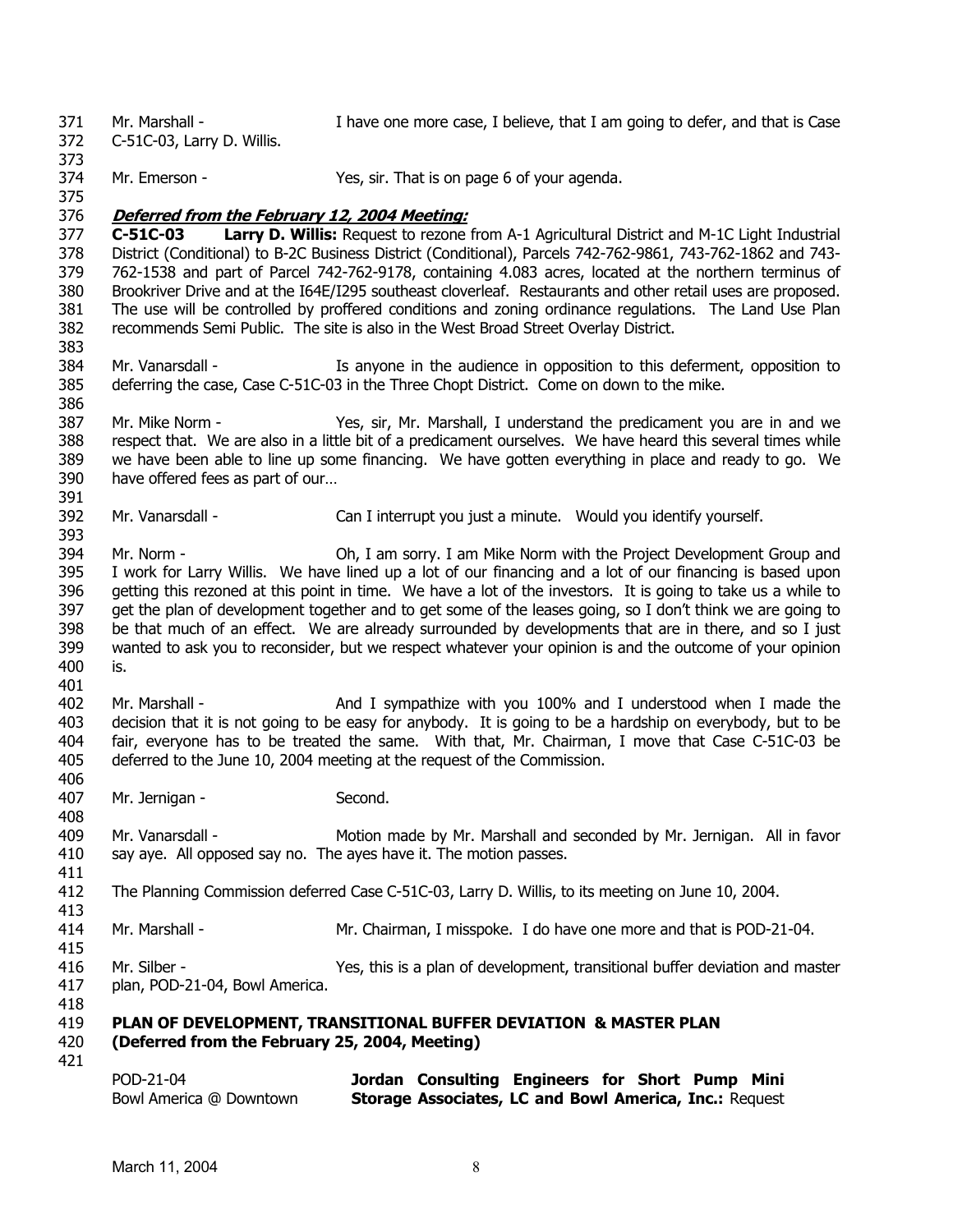|                                               | Short Pump                                                                                                                                                                                                                                                                                                                                                                                                                                                                                                           | for approval of a plan of development and master plan, as<br>required by Chapter 24, Section 24-106 of the Henrico County<br>Code, to construct a one-story, 35,165 square foot, 40-lane<br>bowling alley addition to the Downtown Short Pump shopping<br>center. The 3.61-acre site is located on the southwest corner of<br>Pouncey Tract Road and I-64 on parcel 739-763-7376. The<br>zoning is M-1C, Light Industrial District (Conditional). County<br>water and sewer. (Three Chopt) |  |
|-----------------------------------------------|----------------------------------------------------------------------------------------------------------------------------------------------------------------------------------------------------------------------------------------------------------------------------------------------------------------------------------------------------------------------------------------------------------------------------------------------------------------------------------------------------------------------|--------------------------------------------------------------------------------------------------------------------------------------------------------------------------------------------------------------------------------------------------------------------------------------------------------------------------------------------------------------------------------------------------------------------------------------------------------------------------------------------|--|
| 422<br>423<br>424<br>425                      | Mr. Vanarsdall -<br>of April, 2004? No opposition.                                                                                                                                                                                                                                                                                                                                                                                                                                                                   | Anyone in the audience in opposition to POD-21-04, deferment to the $21st$                                                                                                                                                                                                                                                                                                                                                                                                                 |  |
| 426<br>427<br>428                             | Mr. Marshall -<br>POD meeting at the request of the Commission.                                                                                                                                                                                                                                                                                                                                                                                                                                                      | Mr. Chairman, I moved that POD-21-04 be deferred to the March 24, 2004                                                                                                                                                                                                                                                                                                                                                                                                                     |  |
| 429<br>430<br>431                             | Mr. Jernigan -                                                                                                                                                                                                                                                                                                                                                                                                                                                                                                       | Motion by Mr. Marshall and seconded by Mr. Jernigan. All in favor say<br>aye. All opposed say no. The ayes have it. The motion is passed.                                                                                                                                                                                                                                                                                                                                                  |  |
| 432<br>433<br>434                             |                                                                                                                                                                                                                                                                                                                                                                                                                                                                                                                      | The Planning Commission deferred case Plan of Development, Transitional Buffer Deviation and Master<br>Plan, POD-21-04, Bowl America @ Downtown Short Pump, to its meeting on March 24, 2004.                                                                                                                                                                                                                                                                                              |  |
| 435<br>436                                    | Mr. Silber -                                                                                                                                                                                                                                                                                                                                                                                                                                                                                                         | Mr. Emerson, are there any expedited cases?                                                                                                                                                                                                                                                                                                                                                                                                                                                |  |
| 437<br>438                                    | Mr. Emerson -                                                                                                                                                                                                                                                                                                                                                                                                                                                                                                        | Yes, there is, C-14-04.                                                                                                                                                                                                                                                                                                                                                                                                                                                                    |  |
| 439<br>440<br>441<br>442<br>443<br>444<br>445 | <b>BROOKLAND:</b><br>$C-14-04$<br>Tracey L. Johnson for Hunton RTH Development Corp.: Request to rezone from<br>RTHC Residential Townhouse District (Conditional) to C-1 Conservation District, part of Parcel 764-775-<br>1817, containing approximately 1.5 acres, located approximately 550 feet north of Hunton Park Boulevard<br>and approximately 350 feet east of Friars Walk Lane. A conservation district is proposed. The Land Use<br>Plan recommends Environmental Protection Area and Urban Residential. |                                                                                                                                                                                                                                                                                                                                                                                                                                                                                            |  |
| 446<br>447<br>448<br>449                      | Mr. Vanarsdall -<br>on the expedited agenda.                                                                                                                                                                                                                                                                                                                                                                                                                                                                         | Anyone in the audience in opposition to C-14-04, which is in the Brookland<br>District? No opposition. I move that we recommend to the Board of Supervisors for approval Case C-14-04                                                                                                                                                                                                                                                                                                      |  |
| 450<br>451                                    | Mr. Marshall -                                                                                                                                                                                                                                                                                                                                                                                                                                                                                                       | Second.                                                                                                                                                                                                                                                                                                                                                                                                                                                                                    |  |
| 452<br>453<br>454                             | Mr. Vanarsdall -<br>aye. All opposed say no. The motion passes.                                                                                                                                                                                                                                                                                                                                                                                                                                                      | Motion made by Vanarsdall and seconded by Mr. Marshall, All in favor say                                                                                                                                                                                                                                                                                                                                                                                                                   |  |
| 455<br>456<br>457<br>458                      |                                                                                                                                                                                                                                                                                                                                                                                                                                                                                                                      | REASON: Acting on a motion by Mr. Vanarsdall, seconded by Mr. Marshall, the Planning Commission voted<br>4-0 (one absent and one abstention) to recommend that the Board of Supervisors <b>grant</b> the request<br>because if conforms to the Environmental Protection Area recommendation of the Land Use Plan.                                                                                                                                                                          |  |
| 459<br>460                                    | Mr. Emerson -                                                                                                                                                                                                                                                                                                                                                                                                                                                                                                        | Mr. Chairman, that leaves three cases on your agenda to be heard tonight.                                                                                                                                                                                                                                                                                                                                                                                                                  |  |
| 461<br>462                                    | Mr. Vanarsdall -                                                                                                                                                                                                                                                                                                                                                                                                                                                                                                     | Thank you, Mr. Emerson.                                                                                                                                                                                                                                                                                                                                                                                                                                                                    |  |
| 463<br>464                                    | (Deferred from the February 25, 2004, Meeting)                                                                                                                                                                                                                                                                                                                                                                                                                                                                       | PLAN OF DEVELOPMENT, MASTER PLAN, & TRANSITIONAL BUFFER DEVIATION                                                                                                                                                                                                                                                                                                                                                                                                                          |  |
| 465                                           | POD-20-04                                                                                                                                                                                                                                                                                                                                                                                                                                                                                                            | McKinney & Company for GMH Virginia LLC and                                                                                                                                                                                                                                                                                                                                                                                                                                                |  |
|                                               |                                                                                                                                                                                                                                                                                                                                                                                                                                                                                                                      |                                                                                                                                                                                                                                                                                                                                                                                                                                                                                            |  |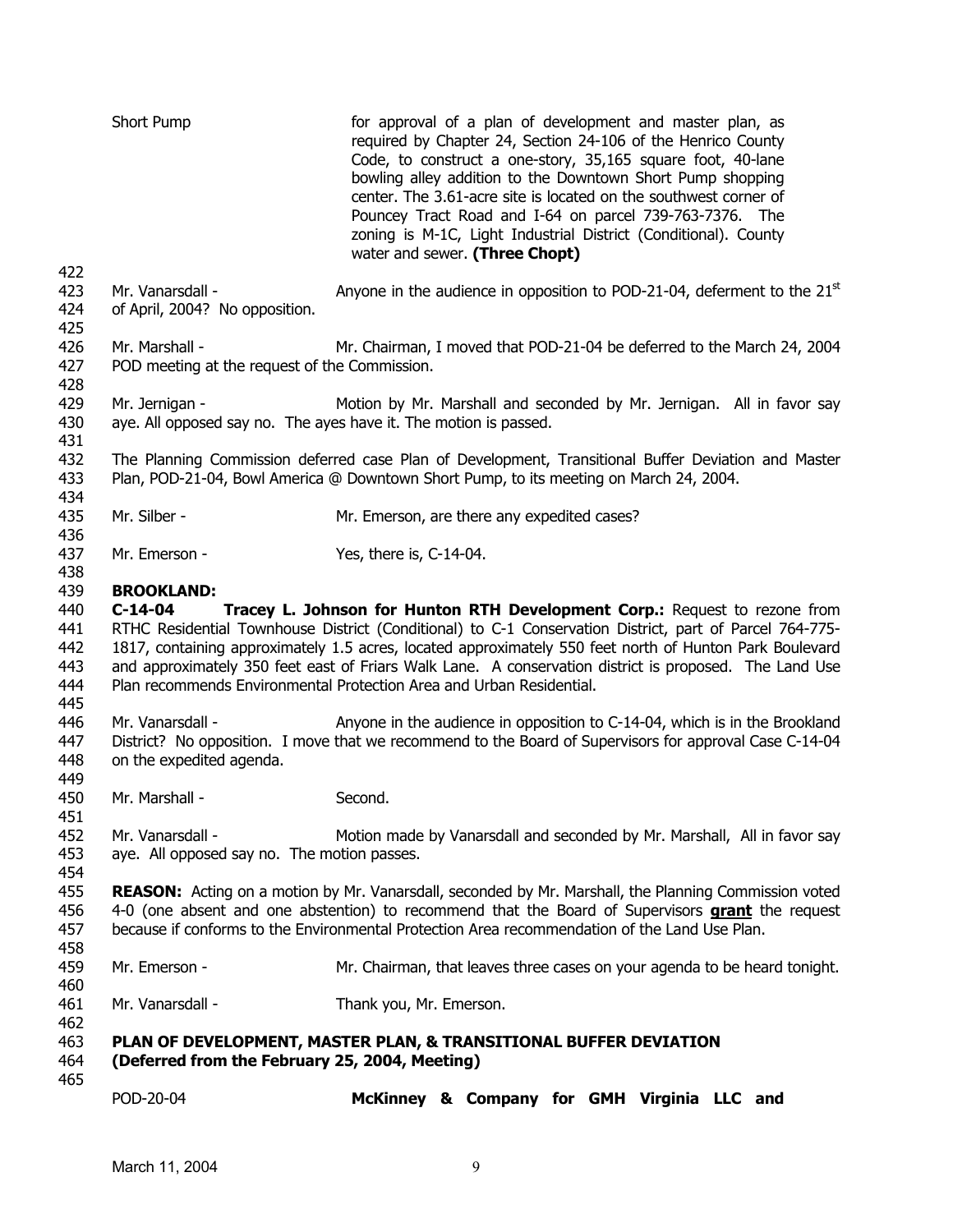Independence Park Medical Offices/Gaskins Place **Riverstone Properties, LLC:** Request for approval of a plan of development, master plan, and transitional buffer deviation, as required by Chapter 24, Sections 24-106 and 24-106.2 of the Henrico County Code, to construct a two-story, 30,100 square foot medical office building, a master plan for three additional buildings totaling 75,250 square feet and for approval of a mass grading plan. The 25.11-acre site is located at the northeast intersection of Gaskins Road and Interstate 64 on parcels 751- 756-9768 and 752-757-0556. The zoning is M-1C, Light Industrial District (Conditional). County water and sewer. **(Three Chopt)** 

467 468 Mr. Vanarsdall – Anyone in the audience tonight in opposition to this case, POD-20-04? All right. Mr. Marshall. Do you want to hear the presentation?

470 Mr. Marshall - No, I don't know, no opposition.

471

466

469

472 473 474 Mr. Silber - Mr. Wilhite, are there some things you want to inform the Commission of on this. There have been some changes and we've made some last minute things that the Commission may need to be aware of.

475

476 477 478 479 480 481 482 483 484 485 486 487 488 489 490 491 492 493 494 495 496 497 498 499 Mr. Wilhite - The Mill make my comments brief. There is a need for a transitional buffer deviation with this proposal by virtue of the fact that the Interstate Highway is zoned A-1 and there is a Transitional Buffer 50 requirement because this property is zoned M-1C. The applicant is requesting a deviation down to 20 feet, which has been consistent in our treatment of buffers along the interstate highways. Within that 20 feet, additional landscaping is proposed and staff is favorable to that buffer deviation request. One issue that has come up since the meeting last month was the fact that there is a 50 foot buffer required by proffer adjacent to the neighbor at the southeast portion of the property. Within that buffer, there is a requirement for a 7 ft. high fence that the applicant had originally been willing to construct. We have been provided a letter from the President of the Homeowners Association of Pemberton Creek and it apparently is the consensus of that subdivision that they would prefer, instead of a fence, to see landscaping added and in taking a look at the proffers, I believe that there is a way of having the fence removed by virtue of the fact that a construction easement would have to be granted in order to construct the fence. Staff is favorable to allowing landscaping in lieu of the fence and that can be approved with the landscape plan in the future. Staff is in a position to recommend approval of the revised master plan for Independence Park, which is in your packet, with the annotations on it. This would allow for approval of the first building, which is 30,000 sq. ft. The three additional buildings would be approved administratively in the future. Gaskins Place, which is also part of this applicantion, the POD for that would come back to the Planning Commission for approval. The only thing being approved in Gaskins Place is the mass grading of the site and construction of the access road to Independence Park on that piece of property. There is Independence Park Drive, a companion case, which appears next on your agenda, to dedicate that access road as public right of way. Staff does recommend approval of the 50-ft. transitional buffer deviation and the master plan. I'd be happy to answer any questions you may have.

500

503

501 502 Mr. Vanarsdall - Any questions for Mr. Wilhite from the Commission members? I have one. You say the proffer, that we are not in violation of the proffer?

504 505 506 507 Mr. Wilhite - The way the proffer was written allows for an out. I think the proffer anticipated a 7 ft. high fence would be built, but it was contingent upon the applicant getting a construction easement of 10 feet across the back of the lots. Since the position of the Homeowners Association there is that they prefer to see the landscaping, staff is under the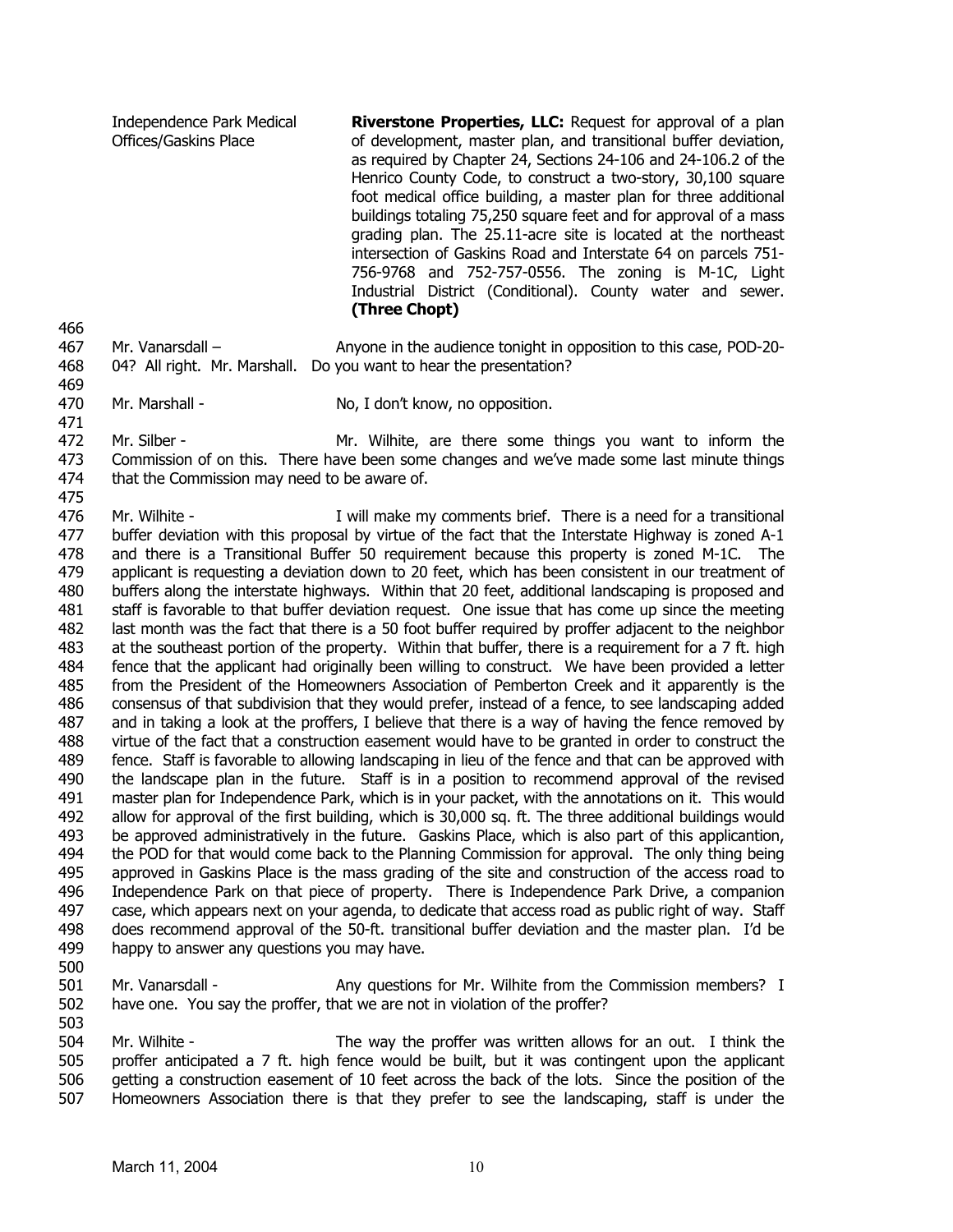| 508<br>509<br>510        | impression that they would not be willing to grant the easement and, therefore, in lieu of that,<br>landscaping can be added with landscape plan approval.                                                                                 |                                                                                                                                                                                                                                                                            |                                                                                                                                                                                       |
|--------------------------|--------------------------------------------------------------------------------------------------------------------------------------------------------------------------------------------------------------------------------------------|----------------------------------------------------------------------------------------------------------------------------------------------------------------------------------------------------------------------------------------------------------------------------|---------------------------------------------------------------------------------------------------------------------------------------------------------------------------------------|
| 511<br>512               |                                                                                                                                                                                                                                            | Mr. Vanarsdall -<br>Marshall, do you want to hear from the applicant?                                                                                                                                                                                                      | Thank you. Any other questions by Commission members? Mr.                                                                                                                             |
| 513<br>514<br>515        | Mr. Marshall -                                                                                                                                                                                                                             |                                                                                                                                                                                                                                                                            | No, sir.                                                                                                                                                                              |
| 516<br>517               |                                                                                                                                                                                                                                            | Mr. Vanarsdall -<br>one for the POD.                                                                                                                                                                                                                                       | We need two motions, you know, one for the buffer deviation and                                                                                                                       |
| 518<br>519<br>520        | Mr. Marshall -                                                                                                                                                                                                                             |                                                                                                                                                                                                                                                                            | I move that for POD-20-04 we accept the transitional buffer<br>deviation as noted in the staff report. Is that sufficient, Mr. Silber?                                                |
| 521<br>522<br>523        | Mr. Silber -                                                                                                                                                                                                                               |                                                                                                                                                                                                                                                                            | Are you making a motion that handles both in one motion?                                                                                                                              |
| 524<br>525               | Mr. Marshall -                                                                                                                                                                                                                             |                                                                                                                                                                                                                                                                            | No. I thought we were going to do two.                                                                                                                                                |
| 526<br>527               | Mr. Silber -                                                                                                                                                                                                                               |                                                                                                                                                                                                                                                                            | OK, so was your motion for the transitional buffer deviation?                                                                                                                         |
| 528<br>529               | Mr. Marshall -                                                                                                                                                                                                                             |                                                                                                                                                                                                                                                                            | Yes.                                                                                                                                                                                  |
| 530<br>531               | Mr. Jernigan -                                                                                                                                                                                                                             |                                                                                                                                                                                                                                                                            | Second.                                                                                                                                                                               |
| 532<br>533<br>534        |                                                                                                                                                                                                                                            | Mr. Vanarsdall -                                                                                                                                                                                                                                                           | Motion made by Mr. Marshall and seconded by Mr. Jernigan. All<br>in favor say aye. All opposed say no. The ayes have it. The motion passes.                                           |
| 535<br>536<br>537        | The Planning Commission approved Transitional Buffer Deviation for POD-20-04, Independence Park<br>Medical Offices/Gaskins Place.                                                                                                          |                                                                                                                                                                                                                                                                            |                                                                                                                                                                                       |
| 538<br>539<br>540<br>541 | Mr. Marshall -                                                                                                                                                                                                                             | Amended, No. 11 Amended, and Nos. 23 through 32.                                                                                                                                                                                                                           | Mr. Chairman, I move approval of POD-20-04 with standard<br>conditions for developments of that type, the annotations on the plan, and conditions Nos. 9                              |
| 542<br>543               | Mr. Jernigan -                                                                                                                                                                                                                             |                                                                                                                                                                                                                                                                            | Second.                                                                                                                                                                               |
| 544<br>545<br>546        | Mr. Vanarsdall -<br>favor say aye. All opposed say no. The motion passes.                                                                                                                                                                  |                                                                                                                                                                                                                                                                            | Motion made by Mr. Marshall, seconded by Mr. Jernigan. All in                                                                                                                         |
| 547<br>548<br>549<br>550 | The Planning Commission approved POD-20-04, Independence Park Medical Offices/Gaskins Place,<br>subject to the annotations on the plans, the standard conditions for developments of this type and<br>the following additional conditions: |                                                                                                                                                                                                                                                                            |                                                                                                                                                                                       |
| 551<br>552               | 9.                                                                                                                                                                                                                                         |                                                                                                                                                                                                                                                                            | <b>AMENDED</b> - A detailed landscaping plan shall be submitted to the Planning Office for<br>review and Planning Commission approval prior to the issuance of any occupancy permits. |
| 553<br>554<br>555<br>556 | 11.                                                                                                                                                                                                                                        | <b>AMENDED</b> - Prior to the installation of the site lighting equipment, a plan including<br>depictions of light spread and intensity diagrams, and fixture and specifications and<br>mounting height details shall be submitted for Planning Office review and Planning |                                                                                                                                                                                       |
| 557<br>558               | 23.                                                                                                                                                                                                                                        | Commission approval.<br>and Division of Fire.                                                                                                                                                                                                                              | The developer shall provide fire hydrants as required by the Department of Public Utilities                                                                                           |
| 559                      | 24.                                                                                                                                                                                                                                        | Outside storage shall not be permitted.                                                                                                                                                                                                                                    |                                                                                                                                                                                       |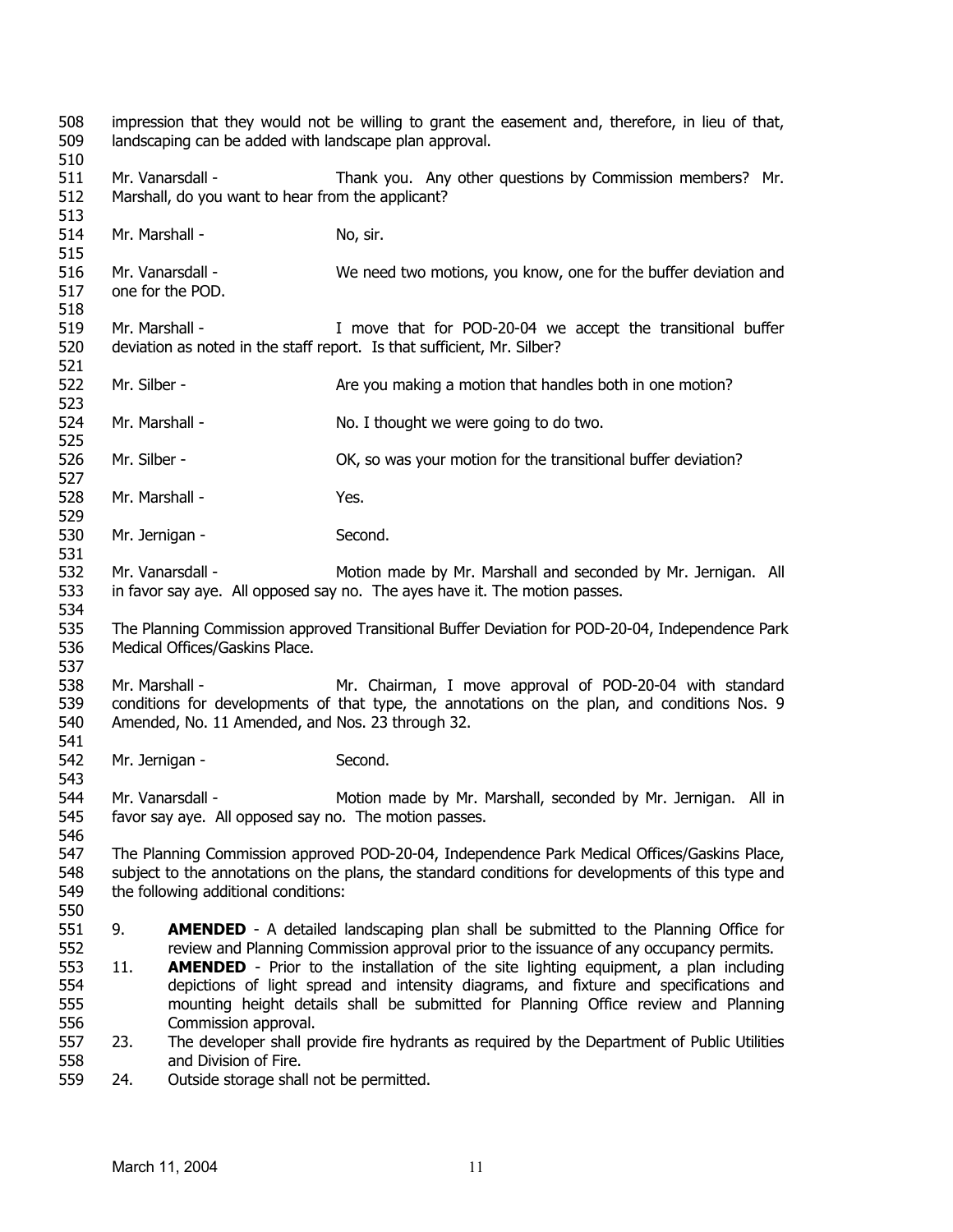- 560 561 25. The proffers approved as a part of zoning cases C-7C-81 and C-8C-84 shall be incorporated in this approval.
- 562 563 26. Any necessary off-site drainage and/or water and sewer easements must be obtained in a form acceptable to the County Attorney prior to final approval of the construction plans.
- 564 565 566 27. Deviations from County standards for pavement, curb or curb and gutter design shall be approved by the County Engineer prior to final approval of the construction plans by the Department of Public Works.
- 567 568 569 28. Insurance Services Office (ISO) calculations must be included with the plans and contracts and must be approved by the Department of Public Utilities prior to the issuance of a building permit.
- 570 571 572 29. Approval of the construction plans by the Department of Public Works does not establish the curb and gutter elevations along the Henrico County maintained right-of-way. The elevations will be set by Henrico County.
- 573 574 575 576 30. Approval of the construction plans by the Department of Public Works does not establish the curb and gutter elevations along the Virginia Department of Transportation maintained right-of-way. The elevations will be set by the contractor and approved by the Virginia Department of Transportation.
- 577 578 579 580 581 31. The conceptual master plan for Independence Park Medical Offices, as submitted with this application, is for planning and information purposes only. All subsequent detailed plans of development and construction plans needed to implement this conceptual plan may be administratively reviewed and approved and shall be subject to all regulations in effect at the time such subsequent plans are submitted for review/approval.
- 582 583 584 32. The conceptual master plan for Gaskins Place, as submitted with this application, is for planning and information purposes only.

585 586 587 Mr. Silber - The companion case to that last POD is the subdivision that Mr. Wilhite referred to. It was deferred from the February 25, 2004 meeting, Independence Park Drive.

### 588 589 **SUBDIVISION (Deferred from the February 25, 2004 Meeting)**

- 590 Independence Park Drive (February 2004 Plan) **McKinney & Company for Riverstone Properties LLC and GMH VA LLC:** The 0.942-acre site proposed for a dedication of public right-of-way is located on the west line of Mayland Court, approximately 700 feet south of Mayland Drive on part of parcels 752-757-0556 and 751-756-9768. The zoning is M-1C, Light Industrial District (Conditional). County water and sewer. **(Three Chopt) 0 Lot**
- 591 592 593 Mr. Vanarsdall – There anyone in the audience in opposition to Independence Park Drive? Anyone here? Mr. Wilhite.
- 594 595 596 597 598 Mr. Wilhite - The configuration of the roadway has changed slightly from the original submittal. The length of the road is shortened slightly and the size of the cul-de-sac has been increased. We have gotten revised metes and bounds that reflect this change. Staff is in a position to recommend approval.

| <u> JJU</u><br>599 | Mr. Vanarsdall -            | Any questions by Commissioners of Mr. Wilhite? Mr. Marshall.   |
|--------------------|-----------------------------|----------------------------------------------------------------|
| 600<br>601         | Mr. Marshall -              | Mr. Chairman, I move approval of Subdivision Independence Park |
| 602<br>603         | Drive (February 2004 Plan). |                                                                |
| 604<br>605         | Mr. Archer -                | Second.                                                        |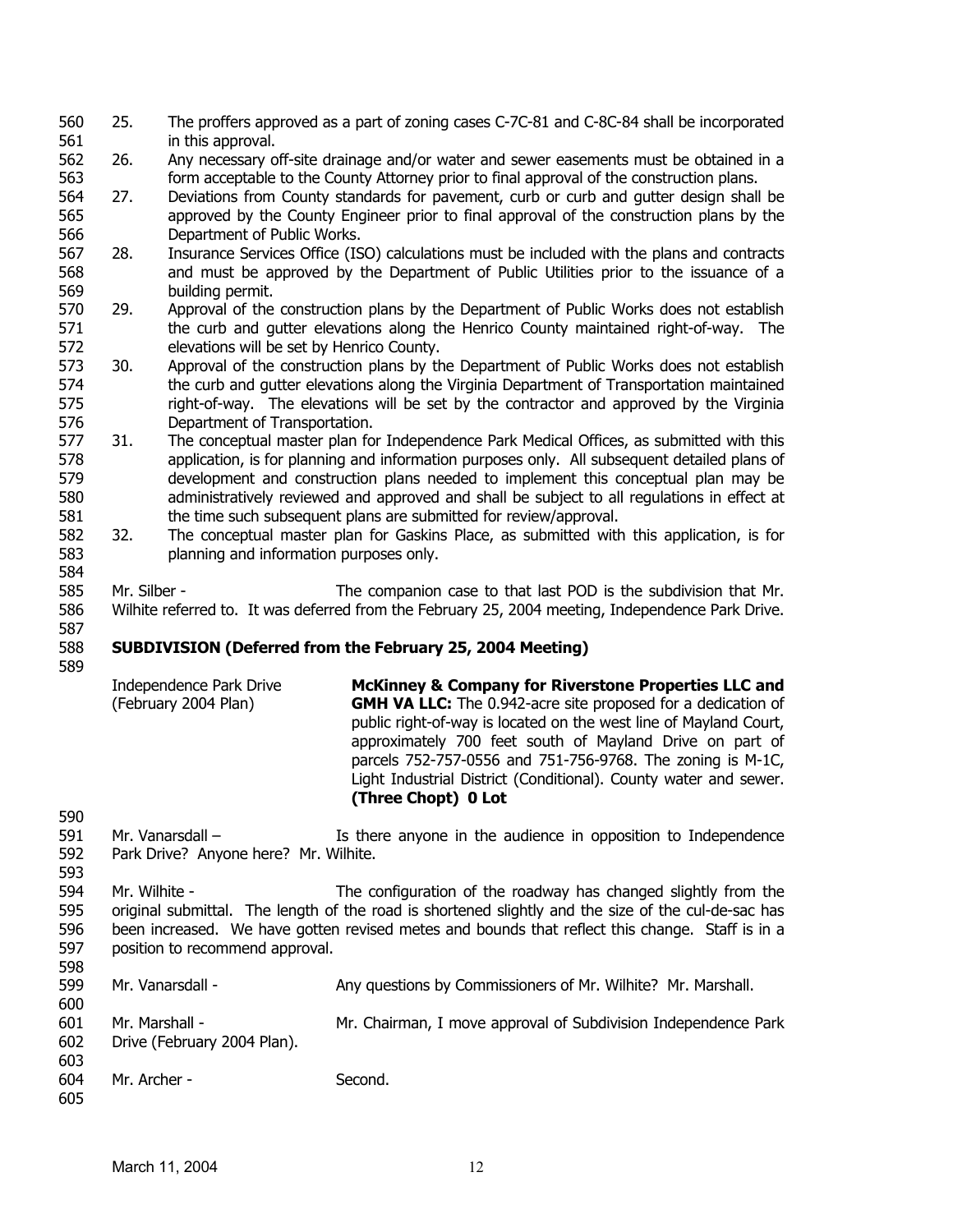606 607 Mr. Vanarsdall - Motion made by Mr. Marshall and seconded by Mr. Archer. All in favor say aye. All opposed say no. The motion passes.

608

611

619

623

609 610 The Planning Commission approved Subdivision Independence Park Drive (February 2004 Plan) subject to the standard conditions for subdivisions served by public utilities.

# 612 **Deferred from the February 12, 2004 Meeting:**

613 614 615 616 617 618 **C-41C-03 Don Smith:** Request to conditionally rezone from B-2C Business District (Conditional) to M-1C Light Industrial District (Conditional) and B-2C Business District (Conditional), Parcel 808-729-7538, containing 8.585 acres (M-1C – 6.496 ac.; B-2C – 2.089 ac.), located at the southeast intersection of Dabbs House and Creighton Roads. A mini-storage warehouse/self-storage facility and retail are proposed. The use will be controlled by proffered conditions and zoning ordinance regulations. The Land Use Plan recommends Commercial Concentration. The site is in the Airport Safety Overlay District.

620 621 622 Mr. Vanarsdall - The Is there anyone in the audience in opposition to C-41C-03 in the Varina District? No opposition. Just a minute and let her present the case, and then we will be right with you. Thank you. Good evening, Ms. Moore.

624 625 Ms. Moore - Good evening, Commissioners.

626 627 628 629 630 The subject property was rezoned from A-1 to B-2C under rezoning case C-2C-88 to allow a shopping center. This request would rezone approximately 6.5 acres to M-1C to allow the construction of a self-storage facility. The remaining 2 acres fronting Laburnum Avenue would maintain its B-2C zoning classification and would be subject to further use restrictions than what was proffered with rezoning case C-2C-88.

631

632 633 634 635 636 637 The B-2C portion would essentially be limited to retail and service uses, banks, offices, and nurseries. Prohibited uses would include bars, funeral homes, billiard parlors, hotels, and cash checking businesses. The applicant is also proffering quality materials and architecture that would be compatible in design to the recently approved commercial development across Laburnum Avenue. Other proffers for the B-2C district would include:

- 638 639 • 20' landscape buffer along Laburnum Avenue, which is a 5' increase from the current 15' buffer and
- 640 641 • Adhering to the sign standards for B-1 Districts
- 642 643 The applicant is requesting M-1C to allow a mini-storage facility, which would be designed in a compound arrangement for security purposes.
- 645 646 647 The applicant has submitted revised proffers this evening, copies of which you have just received. Therefore, the time limits would have to be waived in order to take any action on this project tonight.
- 648

- 649 650 651 652 653 The proffered conceptual plan shows a 500' long wall constructed of split-face block and faux onestory residential facades along Dabbs House Road. The intent of the false home fronts is to improve the visual impact on the single-family dwellings directly to the west, across Dabbs House Road. Other proffers include:
- 654 • Proffered elevations:
- 655 Restricting the use of the land for a self-storage facility only;
- 656 • Installing a minimum 50' landscaped buffer along Dabbs House Road;
- 657 658 • Materials for the false home fronts would consist of brick and vinyl siding and each home front would be approximately 60' long and  $10 - 12'$  high; and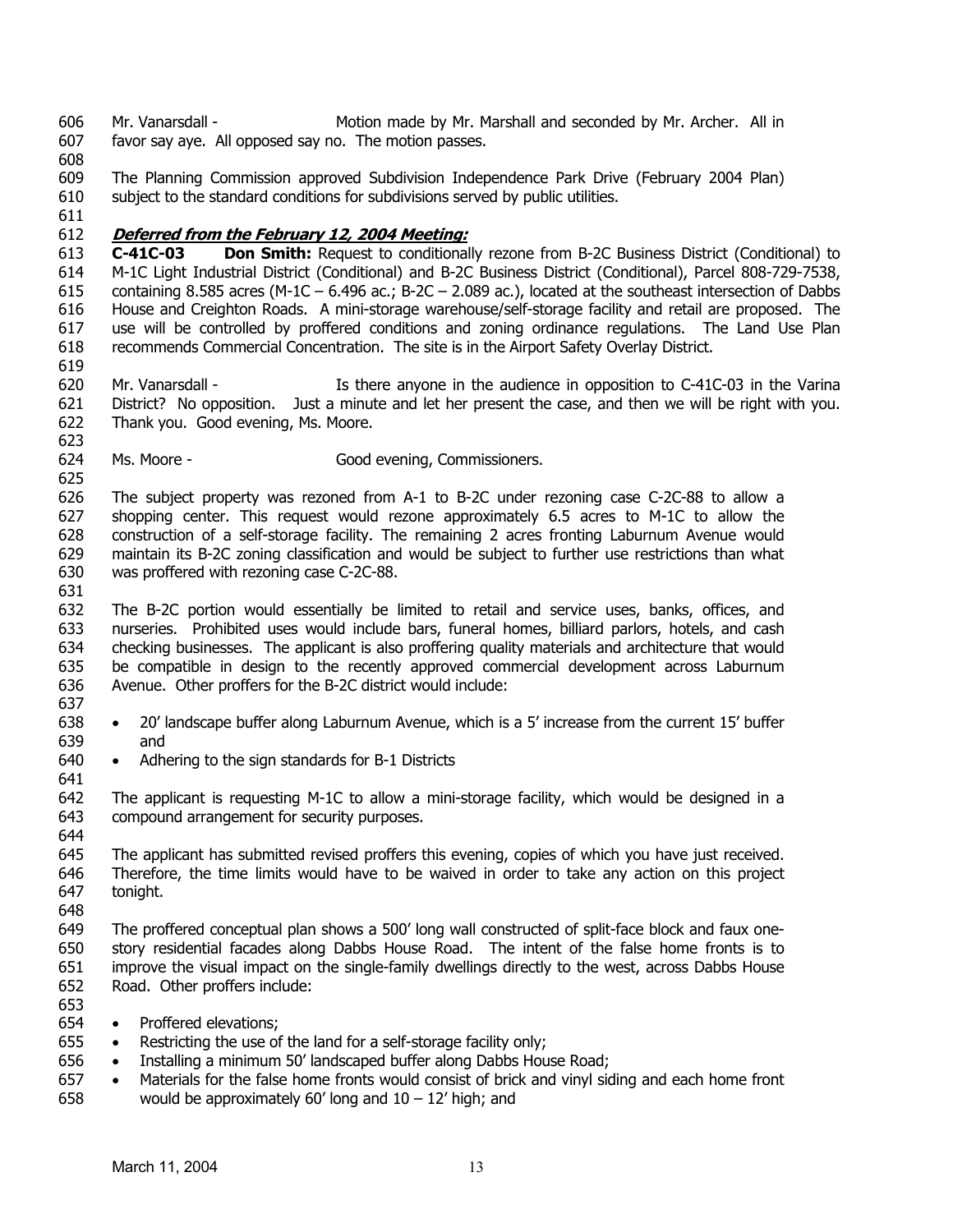- 659 • Monolithic signs would not exceed 10' in height.
- 661 662 As shown on the conceptual plan, access to the site would be provided from Laburnum Avenue only.
- 663 664 665 666 667 668 The Land Use Plan recommends Commercial Concentration for the site. The request for M-1C is not consistent with this designation and staff has concerns that rezoning the property to light industrial M-1C could set another precedence for more intensive uses in the area. If the selfstorage facility is considered an appropriate use for this site, staff recommends the applicant address the following issues:
- 669 670 671 • Dabbs House Road will be widened to a four undivided lane in the future. Therefore, the applicant should consider dedication of land to permit such widening.
- 672

679

660

- Proffer 14 of the proffers you just received does not quantify the proposed language for the 50 ft. buffer. In addition, Proffer 11 states the house fronts would be a minimum of 70 ft. from the edge of the pavement on Dabbs House Road. Staff recommends the applicant quantify that planting equivalent to a transitional 50' be installed along Dabbs House Road unless otherwise approved by the Director of Planning. In addition, all references to setbacks should be from the ultimate right of way. 673 674 675 676 677 678
- 680 681 682 683 • To enhance this intersection, which serves as the gateway to the Creighton Road Corridor, staff recommends a maximum of two ground-mounted signs, each not to exceed 5' above natural grade or 4' in width.
- 684 685 686 687 688 689 In addition, we'd like to state for the minutes that the utilization of high quality materials is essential to lessen the false appearance of the proposed homes fronting Dabbs House Road and a high grade of vinyl material should be used. In addition, landscaping should be strategically placed to soften the wall segments and to visually screen the areas where the wall and house fronts will intersect.
- 690 If the applicant could address these issues, staff could be more supportive of this request.
- 691

- 692 693 This concludes my presentation. I would be happy to try to answer any questions you may have.
- 694 Mr. Vanarsdall - Any questions of Commission members from Ms. Moore.
- 696 697 698 699 700 701 702 703 704 Mr. Jernigan - Ms. Moore, Mr. Theobald has proffered that where the wall intersects to the fake house, that they will do extensive landscaping there to hide where it goes in. Now, he has told me this evening that, and I want to make sure this is all right with you, and we passed it by Randy, that he is willing to proffer that anything that the Commission wants, as far as the landscaping package, that they will go along with, and he has promised Mrs. Crockett that they will have berms on there, and he felt there was a conflict of having the berms along with the 50 ft. buffer package that may not work. So, he has, and I am going to get him up here for the record, but he is willing to let us decide what landscaping needs to be in there.
- 705 Ms. Moore - Case Corp. 2014. Thank you.
- 706 707 Mr. Jernigan - And on the BMP, are we straight on that?
- 708 709 710 Ms. Moore - That is not reflected in your black lines, although it is a change. They did add Proffer 8, which says "Any retention pond or BMP facility on the property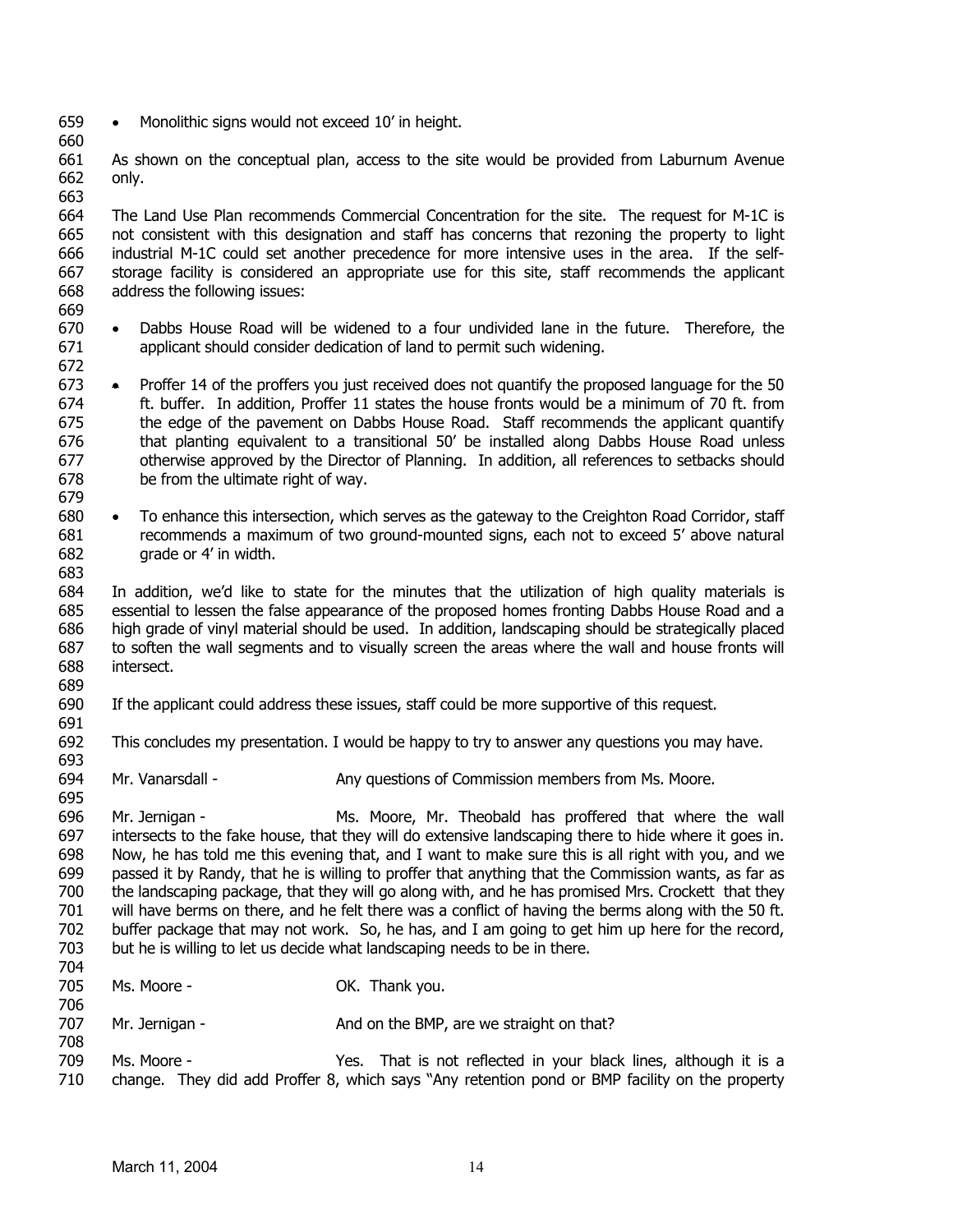711 712 713 714 715 716 717 718 719 720 721 722 723 724 725 726 727 728 729 730 731 732 733 734 735 736 737 738 739 740 741 742 743 744 745 746 747 748 749 750 751 752 753 754 755 756 757 758 759 760 761 762 shall be maintained in accordance with all applicable laws, rules and regulations." So, that does satisfy staff. Mr. Vanarsdall - Any other questions for Ms. Moore from Commission members? Mr. Silber - Thave a question. Ms. Moore, you indicated that there is landscape buffer increase from 15' to 20' on the Laburnum side? Ms. Moore - Yes, sir. Mr. Silber - The Sulface of the buffer is that was recently approved across the street on the retail portion? Ms. Moore - On the Laburnum side, I do not have that. I believe it was 30 to 35'. Mr. Silber - And they are proffering 20<sup>'?</sup> Ms. Moore - The Mes. Mr. Vanarsdall - Any other questions for Ms. Moore? Thank you, Ms. Moore. Ms. Moore - Thank you. Mr. Vanarsdall - You don't need to hear from the applicant, do you? Mr. Jernigan - Yes, sir. Mr. Vanarsdall - Mr. Theobald, you need to come down to the mike and take your position. Mr. Theobald - Mr. Chairman, gentlemen, my name is Jim Theobald, and I here this evening on behalf of the Michael Sifen Company with Don Smith, Principal, with Michael Sifen. This is an eight and a half acre request to amend the zoning from B-2C to B-2C plus M-1C. I might say this case has come a long, long way after a long, long time. It has been significantly improved. It started off with just the M-1 portion of the property for the self service storage facility and later on we added in the existing B-2 zoned retail portion remaining in order to enhance the proffered conditions consistent with what had been approved across the street for Mr. Gelletly's case. The existing B-2 proffers are relatively thin based on zoning practices today. There is but a 30 ft. buffer along Dabbs House Road. This could be developed for shopping center use and with loading areas facing Dabbs House Road and those residents over there, there is no proffer regarding the materials to be used on the rear, so we pretty much started over. It was important to develop this in a compound like fashion so that the residents would not see any of the storage units, and we had two meetings with the neighbors and the neighbors were very concerned about the views from Dabbs House Road and their homes, and I must credit Mr. Smith and Mrs. Crockett and her neighbors who frankly have worked over many, many months, Mr. Smith toward his creativity and Mrs. Crockett for her open mindedness and considering three or four different alternatives, and what you see before you may be a first in Henrico County, that being faux house fronts built into the long wall of the storage facility. I should point out that this has been done, a lot of it at Mrs. Crockett's request along with her neighbors, and that is, between the homes there will be a berm section with plantings on top of the berm to screen the wall, but the faux house fronts, while there will be landscaping in front of those. There will not be a berm there in order that they continue to

763 look like single-family residences consistent with those across the way. High quality materials will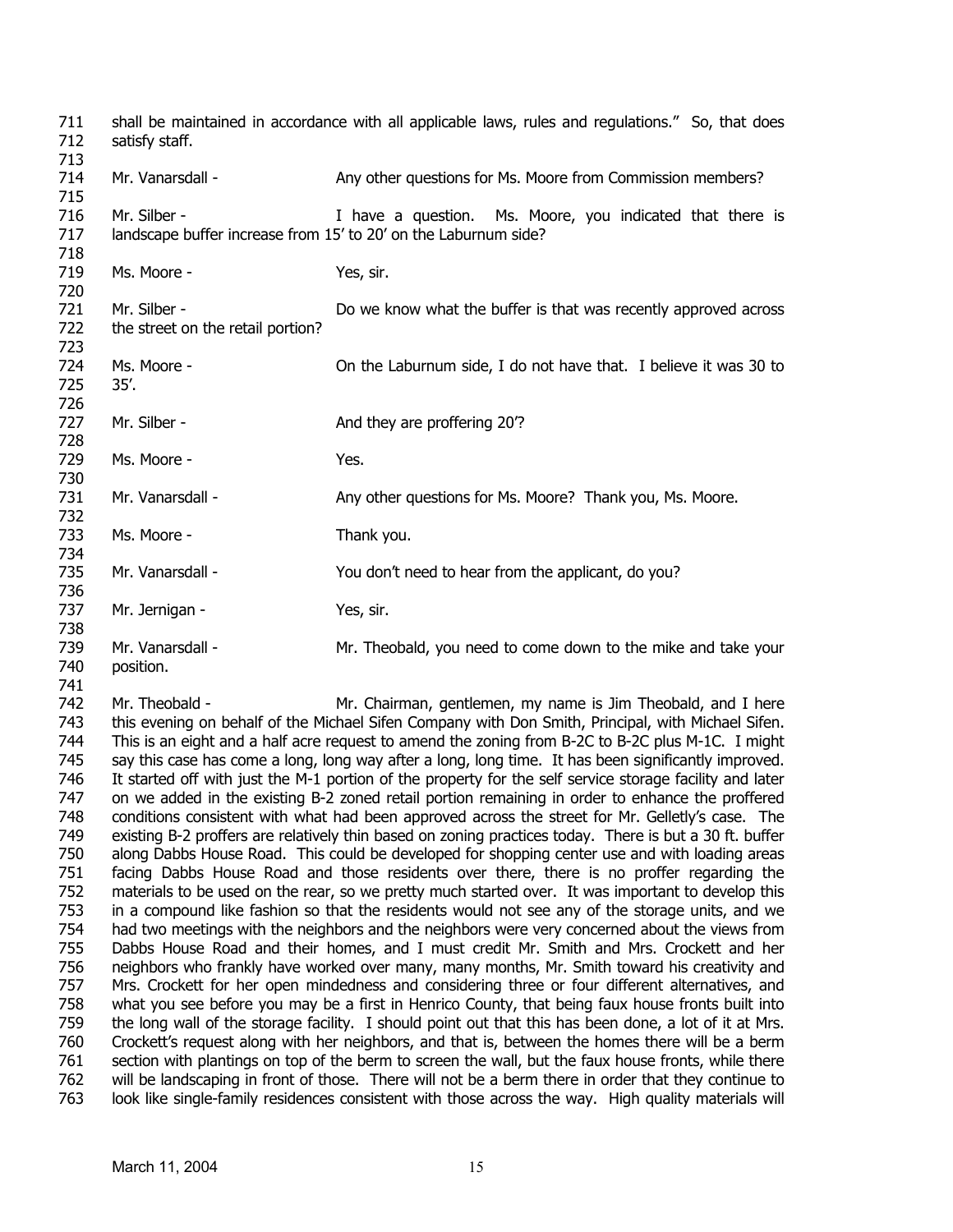764 765 766 767 768 769 770 771 772 773 774 775 776 777 778 779 780 781 782 783 784 785 be utilized. Mr. Smith has assured Mrs. Crockett of that, and at least two of those homes will be brick, and those homes actually wraparound the far corners of the wall. They don't just stop, but they do wraparound those corners. The case has been highly proffered, consistent with other selfstorage cases in the County, restricting lighting, trash receptacles, out door speakers. We have limited the hours of trash pick up. I should clarify that on the BMP proffer, the significance of that proffer was again requested by the neighbors, such that we would maintain the BMPs. There is still, we will need to seek a deviation of a transitional buffer from the Director of Planning as part of our POD in that that side of the property does face agriculturally-zoned property in the Land Use Plan for office property, so we are seeking a deviation to retain that BMP in that area, but that will be a matter to be considered at the time of plan of development. We have proffered no direct access to Dabbs House and Creighton Road. As you know, these facilities generate virtually no traffic. It is the least traffic generator of any use other than a cemetery and significantly less than what would be approved today, allowed today, on the property. They utilize no County services. They have no negative impact on County infrastructure. All they do is sit there silently and generate tax revenue for the County. We have proffered the elevations and the site plan that you have been shown, as well as a host of other things. The retail has been significantly amplified consistent with that across the street that you approved for Mr. Gelletly's case in terms of architectural materials, building heights, restricting the size of the residential uses and signage. We have also proffered the buffer and the use of drive-through windows. Ms. Coats informs me Mr. Jernigan that the buffer across the street is consistent with that proffered by our case and that is 20 ft. along Laburnum. We have a copy of that here with us this evening if you'd like to see it.

786 787 788 789 790 The Land Use Plan does show this area of commercial concentration. Again, it is a very low traffic generator, quiet in use. This plan will protect that neighborhood from what might have been developed and most assuredly would have been developed on this parcel, that being barely restricted B-2 business uses with loading docks in the past. And with that, I would be happy to answer any questions that you might have.

792 Mr. Vanarsdall - Any questions by Commission members for Mr. Theobald?

794 Mr. Archer - Mr. Theobald, what are the allowed hours of operation in B-2?

796 Mr. Theobald - B-2 is 6:00 a.m. to midnight.

798 799 Mr. Archer - The portion along Laburnum Avenue, what is the plan of architectural treatment for that and landscaping and so forth?

801 802 803 804 805 806 807 808 Mr. Theobald - Mr. Archer, you, I believe, spent a lot of time with Mr. Gelletly, did you not on those elevations and proffers across the street? We were asked to basically mirror the architectural styles and, as you might remember, this drawing here, which I am happy to put up, as being Mr. Gelletly's drawings, and we have said that we will be consistent with that architecture, so the good work that you did across the street will be replicated on the other side. What do you mean we are giving nothing up there? Mr. Vanarsdall - Mr. Theobald, do you ever remember anywhere in your travels

809 810 this concept?

811 812 813 Mr. Theobald - No, I honestly have not. I don't know, Mr. Smith, have you done this particular design anywhere? No, sir. This is a first.

814 815 816 Mr. Jernigan - This may not only be the first for Henrico County. This may be the first for the country.

791

793

795

797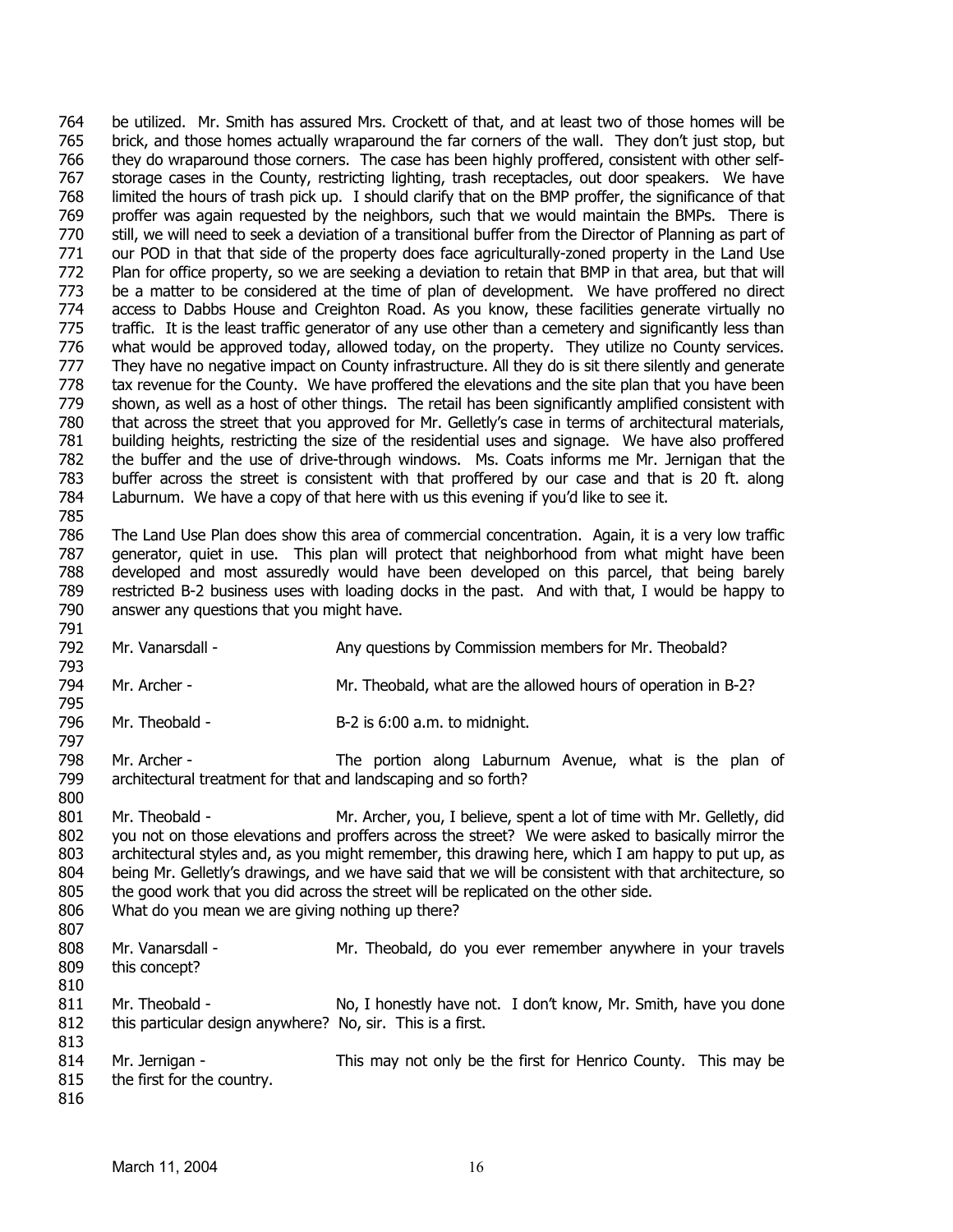817 818 819 820 821 822 823 824 825 826 827 828 829 830 831 832 833 834 835 836 837 838 839 840 841 842 843 844 845 846 847 848 849 850 851 852 853 854 855 856 857 858 859 860 861 862 863 864 865 866 867 Mr. Vanarsdall - This might really be something. It is something. Mr. Theobald - These homes, interestingly, are only six inches deep, while they will extend from the walls 10 feet, so that they have depth. The storage units behind will actually come to within six feet of the front door. So, it is a pretty neat design. These homes, by the way, have been scaled to be the same scale as the homes across the street in terms of length and height. Mr. Vanarsdall - Think it is great. Any more questions for Mr. Theobald? Mr. Jernigan - Yes, wait a second. Jim, one question that I wanted to ask you now. We are talking the minimum eave height of the house would be 10 feet. The average house is 8 foot, but I am looking at the picture that is up there now, the gable end. Will that be consistent with what is across the street, that which would probably be about 15 feet off of the ground. Mr. Don Smith - The Hi. I am Don Smith. I am the applicant. The minimum 10 ft. eave height was determined by measuring from Mrs. Crockett's driveway up to where the sofit starts, which is the line that you see on the front of the house. The top of the gable could be anywhere from 12, 15, 18 feet. To give you an example, that wall that you see intersecting the house is approximately 12 feet, so I am guessing that we will probably end up somewhere in the 15-16 ft. range. The depth of the house, in order to determine that gable is about 20 feet, because the house projects out off of the wall 10 feet. So, it is difficult to say at this point, but in order to do a proffer, I wanted to set a minimum as opposed to a maximum so that we could produce good architectural elevations. Mr. Jernigan - So the wall itself is 12 ft? Mr. Smith - The wall is 12 feet. Mr. Archer - What would the view be like looking from Laburnum into the back of these houses? What will you see? Mr. Theobald - Can we put the first one back up there? Can we go back to the site plan? This is the retail site Mr. Archer. This is the Jiffy Lube and the convenience store. This is the manager's office and this will be split-faced block. The manager's office is a two-story structure with roof and what not. It is all finished materials, and with the two-acre retail site being here. Can we go back to the light table, please? Mr. Archer - Mr. Theobald, what I am trying to get at is would you be able to see the rear of the faux…. Mr. Theobald - No, no. Mr. Jernigan - Mr. Archer, that is all storage facility inside, regular storage facility, just a façade on the outside wall will be visible from Dabbs House. Mr. Theobald - You are looking at the office manager's.... Mr. Archer - That will be the manager's office?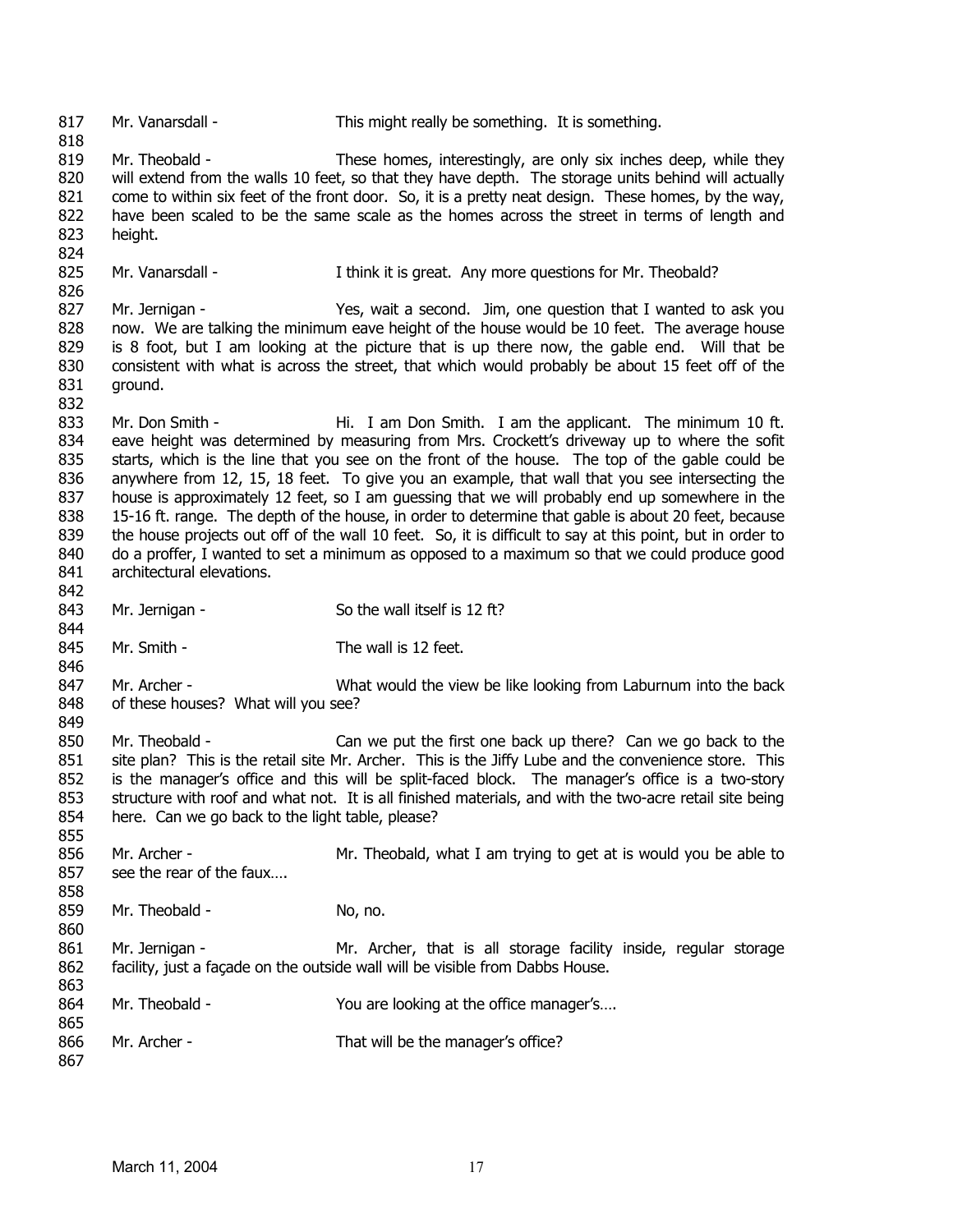868 869 870 871 872 873 874 875 876 877 878 879 880 881 882 883 884 885 886 887 888 889 890 891 892 893 894 895 896 897 898 899 900 901 902 903 904 905 906 907 908 909 910 911 912 913 914 915 916 917 918 Mr. Theobald - Correct, on the front. And it will look like that on Laburnum as well. What you are seeing next to that on the left will be the end station, the agricultural rezoned property currently, but there will be a fence and a BMP outside of that. Mr. Silber - Theobald, where would any signage be for the mini-storage? Mr. Theobald - Good question. Maybe out on Laburnum. Mr. Silber - The Muslim state of the out on Laburnum. Is it necessary to have a 10' high sign on Laburnum? Mr. Theobald - Theorem 1 It is a monument style sign already. Mr. Silber - The Mini storage is not usually an impulse type of stop. You have a high-catching sign there. It seems like something lower in scale just to identify the project to the rear would be adequate. That is a concern that staff has, a 10' sign out on Laburnum that may require more discussion. Also, I had a question about the dedication along Dabbs House. Is there any reason why that is not being offered? Mr. Theobald - As soon as we know what the County needs at POD, we know we have to dedicate it for the POD, but we rarely have to proffer road widening in zoning. That is a new requirement. Mr. Silber - But this would be buffers being measured from the edge... Mr. Theobald - The buffer is being measured from the ultimate right of way but the setback is measured from the existing edge of pavement, because that is what they went out to measure. The buffer is going to be … from the ultimate right of way. Mr. Silber - And the setback from the edge of the pavement is what, what is that distance? Mr. Theobald - The setback is a minimum of 70 feet. We allowed for the roadway. Mr. Silber - The Subsett of the Subsetted States in the Subsetted Mr. Silber - The Subsetted Mr. Silber - The Subsetted Mr. Silber - The Subsetted Mr. Silber - The Subsetted Mr. Silber - The Subsetted Mr. Silber - The Subs that might be, so we would have a better appreciation for where that setback really ultimately will be. Mr. Theobald - We can certainly do that. Mr. Silber - **One of the concerns that I might have is, you know, I think the** appearance of this is interesting. These will look like homes sitting there. They will not be occupied with people coming and going like a normal home, so I guess one of my concerns is the integrity of these being maintained and when people live in their home they will make sure the front of it looks nice and stays nice. This one, the back of your project, if it becomes subject to graffiti or to some maintenance issues, is there some assurance here that this will be maintained. Mr. Theobald - We have a full time manager that lives on site, so the landscaping has to be maintained under your ordinance. There may be some grass that needs to be mowed, and so the manager will be actively on that side of the property probably every week, plus we have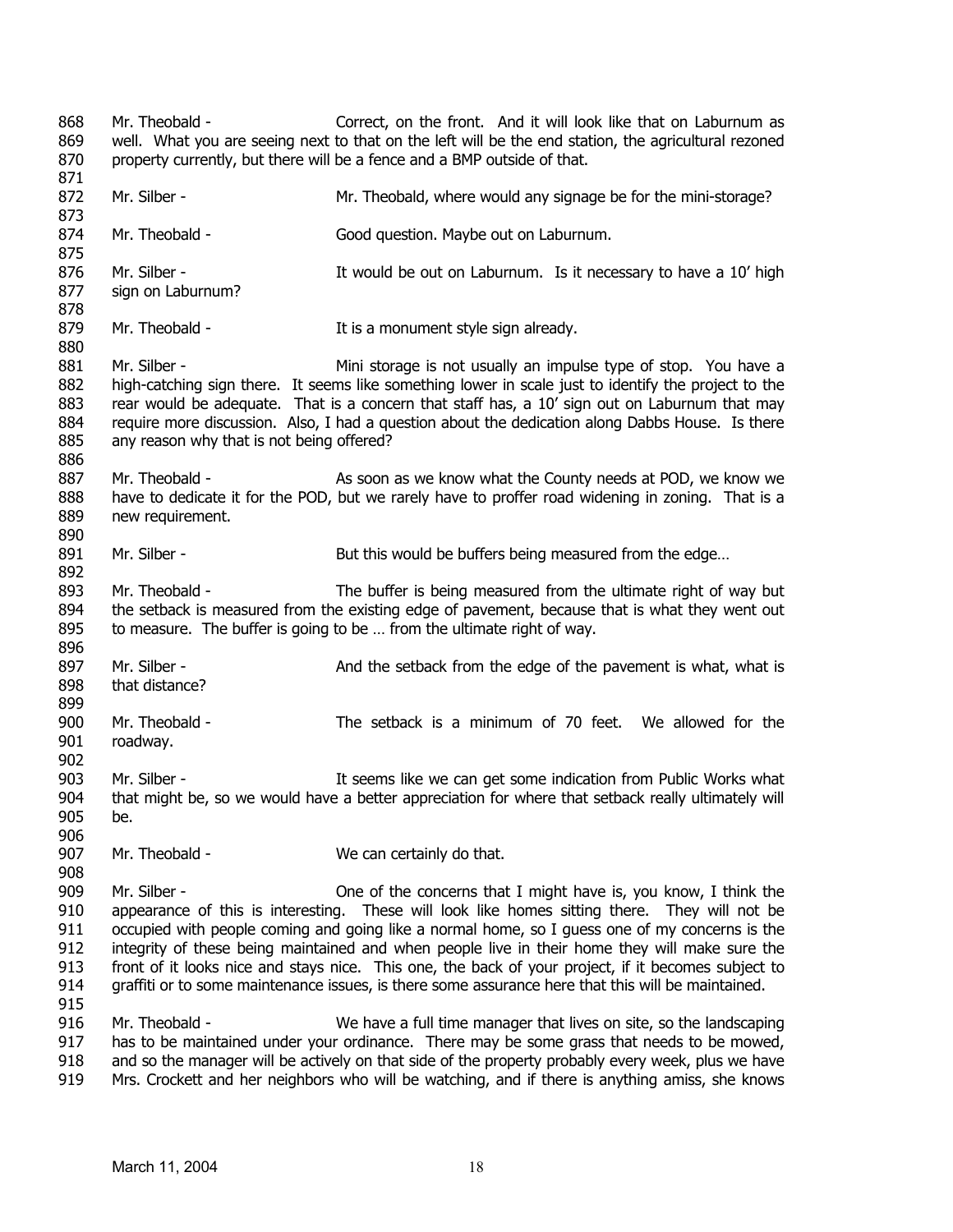920 921 922 923 924 925 926 927 928 929 930 931 932 933 934 935 936 937 938 939 940 941 942 943 944 945 946 947 948 949 950 951 952 953 954 955 956 957 958 959 960 961 962 963 964 965 966 967 968 969 970 971 972 that it has been proffered that we would agree to maintain it. I don't know what else we could do, frankly. Mr. Jernigan - The Maintain it just like you would if it were a flat wall as far as cutting grass and taking care of graffiti, I would hope. One question I asked you, and you didn't call me back on it yet, the windows. Are they going to be real glass, plexi glass, bullet-proof, what? Mr. Theobald - They are going to be real glass, so that they really do look like windows, but I think that the two concerns, as I understand it, one was if they break, then we are going to have to replace them like any other business, but also from a security standpoint I think it was an issue, and again there is only six inches between the front façade and a solid masonry wall back there, so no one would be able to get in behind the façade. Mr. Vanarsdall - Any more questions for Mr. Theobald? Mr. Jernigan - The I guess the last thing we had was on the quality of the vinyl. Mr. Theobald - Yes, it is going to be a high-quality vinyl. The gauge of vinyl, I could quote you some gauges of vinyl. It will mean nothing to me. I am not sure if they would to you all or not. Mr. Jernigan - Can you just say that it will agree with whatever the Planning Commission requires? Mr. Theobald - Well, it is going to be, my architect tells me that the gauge is between .044 and .048 and that means absolutely nothing to me, but that apparently is an upgraded type of vinyl. We did ask the question. We just didn't understand the answer. I am sure Randy does. Mr. Jernigan - All right. That's all the questions I have, Mr. Chairman. Mr. Theobald - Thank you. I appreciate all of your efforts, Mr. Jernigan, and we have also met with Mr. Donati on this as well. Mr. Jernigan - The Mrs. Crockett, did you want to say something? And then we will get this gentleman back in the back. Mrs. Crockett - Good evening. I would just like to say that I think Mr. Smith and I ought to get a little bonus out of this thing for coming up with something you all have not had in Henrico County yet, but I just want, I had a question but I think you answered it a few minutes ago about the road being widened to four lanes. Will the lane be taken on the side that the storage is supposed to be, or will any of the land be taken on our side of the road, existing? Mr. Silber - The Mrs. Crockett, I think at this point we don't know the answer to that question. Obviously, when the road is widened there will be additional right of way that is going to be necessary and the road will become a wider road. I would think that it would probably come off of both sides, but at this point we don't know. I think some of that needs to be determined the best we can at this time, so we know what that setback is and how much buffer will exist, but my guess would be there would be some widening on both side of the road. Mrs. Crockett - **OK.** Well, Mr. Smith has assured us that everything we had asked for basically has been agreed upon except that I would like it on record that we are asking for four brick homes rather than two brick and two vinyl. We have got all brick on the other side of the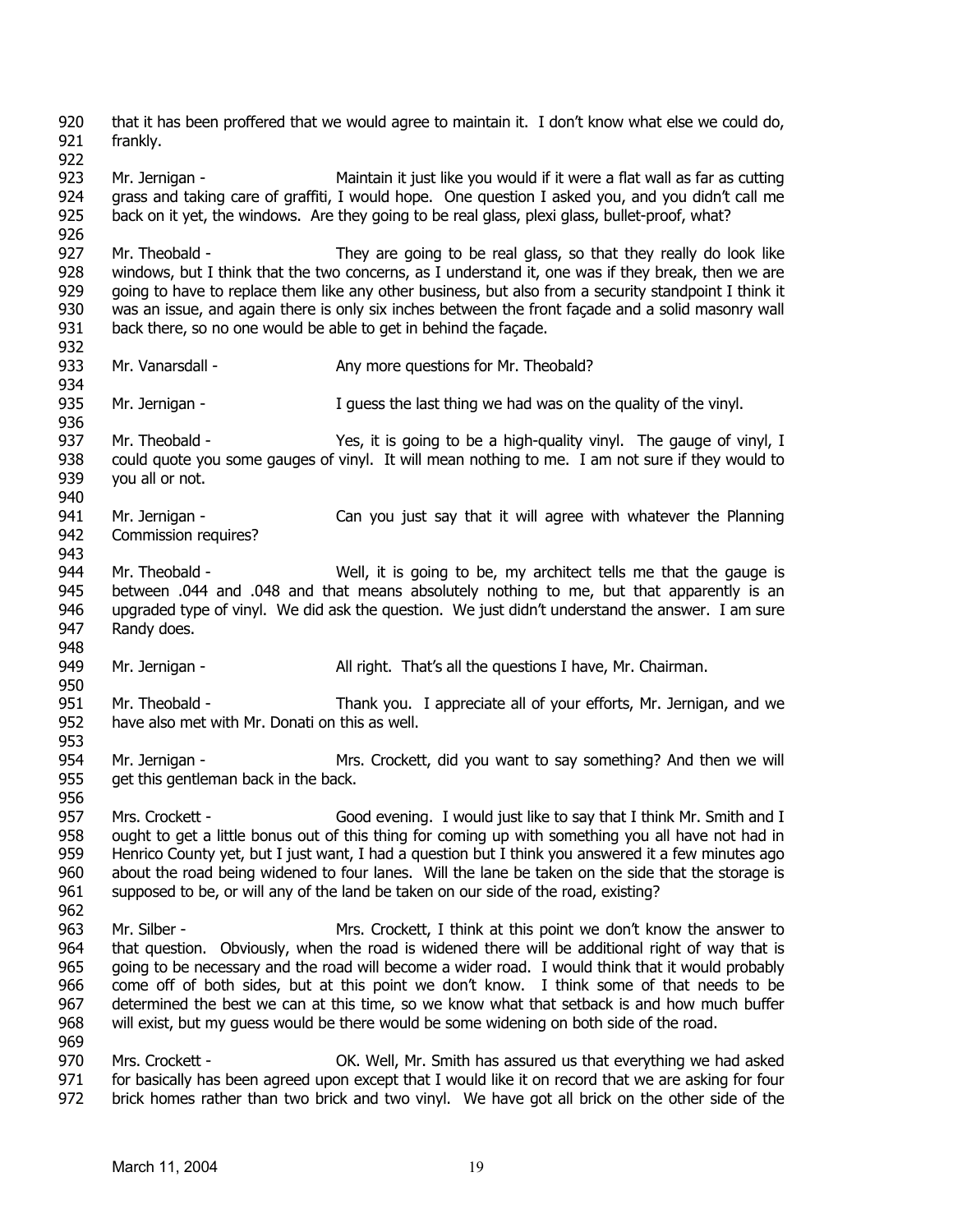973 974 975 976 977 street and in the very beginning we were, the proposal was to put a complete brick wall down the street, and if we were going to put a complete brick wall down there in the beginning, it shouldn't take any more brick to put four brick facades than it would to put in a brick wall. There are no vinyl homes in that area right now. They are all brick.

| 978<br>979                                           | Mr. Jernigan -                                                                                                                                                                                                                                                                                                                                                                                                                                                                          | Mr. Theobald. It kind of circles around.                                                                                                                                                                                                                                                                                                                                                                                                                                                                                                                                                                                                                                                  |
|------------------------------------------------------|-----------------------------------------------------------------------------------------------------------------------------------------------------------------------------------------------------------------------------------------------------------------------------------------------------------------------------------------------------------------------------------------------------------------------------------------------------------------------------------------|-------------------------------------------------------------------------------------------------------------------------------------------------------------------------------------------------------------------------------------------------------------------------------------------------------------------------------------------------------------------------------------------------------------------------------------------------------------------------------------------------------------------------------------------------------------------------------------------------------------------------------------------------------------------------------------------|
| 980<br>981                                           | Mr. Theobald -                                                                                                                                                                                                                                                                                                                                                                                                                                                                          | We will do that.                                                                                                                                                                                                                                                                                                                                                                                                                                                                                                                                                                                                                                                                          |
| 982<br>983                                           | Mrs. Crockett -                                                                                                                                                                                                                                                                                                                                                                                                                                                                         | That is all. Thank you.                                                                                                                                                                                                                                                                                                                                                                                                                                                                                                                                                                                                                                                                   |
| 984<br>985                                           | Mr. Vanarsdall -                                                                                                                                                                                                                                                                                                                                                                                                                                                                        | Do you need a proffer on that, Mr. Jernigan?                                                                                                                                                                                                                                                                                                                                                                                                                                                                                                                                                                                                                                              |
| 986<br>987<br>988                                    | Mr. Jernigan -<br>wait until it comes to the Board.                                                                                                                                                                                                                                                                                                                                                                                                                                     | Yes, we will have to make a proffer change on that. We will just                                                                                                                                                                                                                                                                                                                                                                                                                                                                                                                                                                                                                          |
| 989                                                  | Ms. Myers -                                                                                                                                                                                                                                                                                                                                                                                                                                                                             | Good evening. My name is Karen Myers. I have one question.                                                                                                                                                                                                                                                                                                                                                                                                                                                                                                                                                                                                                                |
| 990<br>991<br>992                                    | tanks?                                                                                                                                                                                                                                                                                                                                                                                                                                                                                  | We all have wells and septic tanks. Will this development in any way affect our wells and septic                                                                                                                                                                                                                                                                                                                                                                                                                                                                                                                                                                                          |
| 993<br>994                                           | Mr. Jernigan -                                                                                                                                                                                                                                                                                                                                                                                                                                                                          | It shouldn't, ma'am, not to my knowledge.                                                                                                                                                                                                                                                                                                                                                                                                                                                                                                                                                                                                                                                 |
| 995<br>996<br>997<br>998                             | Mr. Silber -                                                                                                                                                                                                                                                                                                                                                                                                                                                                            | That is a good question. I think it is very difficult for anybody to<br>answer that question until they get in and begin to construct on site we really don't know. It<br>shouldn't have any impact on your wells, but there is no guarantee of that.                                                                                                                                                                                                                                                                                                                                                                                                                                     |
| 999<br>1000                                          | Ms. Myers -                                                                                                                                                                                                                                                                                                                                                                                                                                                                             | OK, thank you.                                                                                                                                                                                                                                                                                                                                                                                                                                                                                                                                                                                                                                                                            |
| 1001<br>1002                                         | Mr. Archer -                                                                                                                                                                                                                                                                                                                                                                                                                                                                            | Mr. Silber, that will require also a well and septic tank for the<br>manager's office then, I would suppose. Or is there water on there?                                                                                                                                                                                                                                                                                                                                                                                                                                                                                                                                                  |
| 1003<br>1004<br>1005                                 | Mr. Silber -                                                                                                                                                                                                                                                                                                                                                                                                                                                                            | I would think they would be connected to public water and sewer.                                                                                                                                                                                                                                                                                                                                                                                                                                                                                                                                                                                                                          |
| 1006<br>1007<br>1008<br>1009<br>1010                 | Mr. Humphrey Johnson - Good evening, Mr. Chairman, officers, staff and guests. My name<br>is Humphrey Johnson and I am the President of the Mitcheltree Association, and I just have a<br>couple of questions. My first question is I was reading under the applicant's, that was sent to me in<br>the mail, the parking of trucks. Now, if Mr. Smith or his representatives could let me know what<br>type of trucks they are planning on having parked in there  at the present time? |                                                                                                                                                                                                                                                                                                                                                                                                                                                                                                                                                                                                                                                                                           |
| 1011<br>1012<br>1013<br>1014                         | Mr. Vanarsdall -<br>us?                                                                                                                                                                                                                                                                                                                                                                                                                                                                 | Mr. Smith or Mr. Theobald, can you shed some light on that for                                                                                                                                                                                                                                                                                                                                                                                                                                                                                                                                                                                                                            |
| 1015<br>1016<br>1017<br>1018                         | Mr. Smith -<br>to have them visible by the road.                                                                                                                                                                                                                                                                                                                                                                                                                                        | We did provide two free 16 ft. box trucks. They are parked inside<br>the facility, not visible by the road at night, and I think it is proffered to say that we are not allowed                                                                                                                                                                                                                                                                                                                                                                                                                                                                                                           |
| 1019<br>1020<br>1021<br>1022<br>1023<br>1024<br>1025 | Mr. Johnson -                                                                                                                                                                                                                                                                                                                                                                                                                                                                           | Because this is a residential area and I just didn't want to see a<br>whole lot of dump trucks and other oversized vehicles. I don't live on that road, but I live not that<br>far from it, because we do have quite a number of trucks and we are kind of trying to keep that<br>limited in the area. My other question that was asked me to ask is did you, I want to get a good<br>understanding, so when members ask me, now the house-looking type storages, is that going to be<br>on Dabbs House or on Laburnum? If not, I heard Mr. Archer, if I am not mistaken now, ask that<br>question, and I wasn't really clear on what was the answer given. What is it going to look like |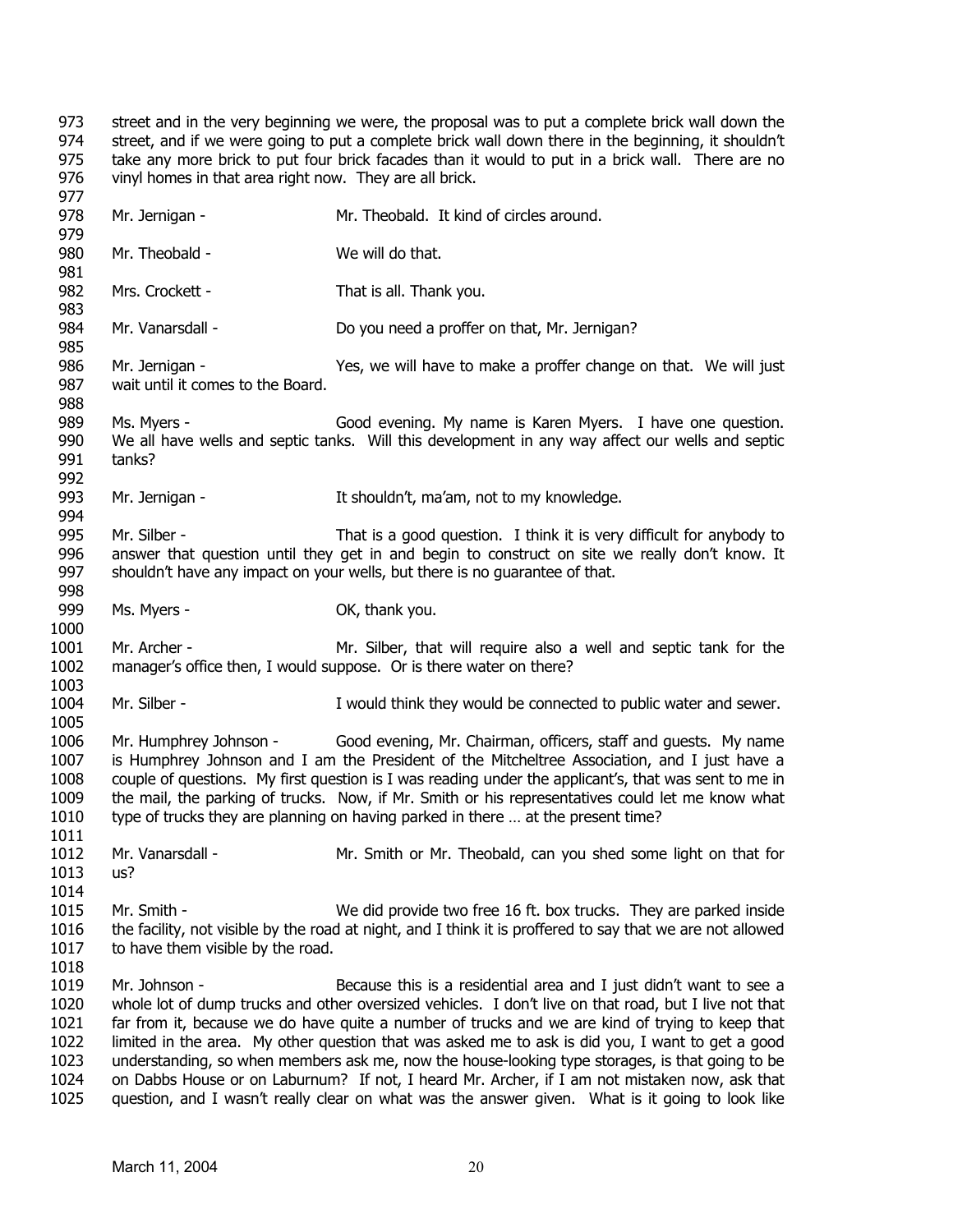1026 1027 1028 1029 1030 1031 1032 1033 1034 1035 1036 1037 1038 1039 1040 1041 1042 1043 1044 1045 1046 1047 1048 1049 1050 1051 1052 1053 1054 1055 1056 1057 1058 1059 1060 1061 1062 1063 1064 1065 1066 1067 1068 1069 1070 1071 1072 1073 1074 1075 1076 when I come from my home up in Mitcheltree and make a right or left, make that left turn going down on that side of Laburnum, and I live over to my right, and right next to the Jiffy Lube and that service station, and what is it going to look like? Mr. Jernigan - Mr. Johnson, this façade will just be on the wall that faces Dabbs House Road. You won't be able to see this from Laburnum. You will be looking at the front wall, which is split-faced block, which will be on the Laburnum side, and remember, these fake houses will just face Dabbs House Road and it will be on that wall that runs along there. If you come down Creighton Road where you intersect Dabbs House, then you will be able to see them peripherally down the side, but you won't be able to see them from Laburnum Avenue. Mr. Johnson - So basically, coming down Laburnum we won't see anything other than what is there now, trees, bushes? Mr. Jernigan - You will see the front wall, the front portion of it, which is splitfaced block. Mr. Johnson- OK. Mr. Jernigan - And remember, there is a retail area that is also in front of that, which hasn't been developed yet. Mr. Johnson-  $\mathsf{OK}$ , well I was just – it appears like what is going up here is the mini-storage first and I was just trying to get a better understanding on just how that is going to look and we will look at the retail when that comes. Mr. Jernigan - The mini-storage will be there first and then that front portion will be, when other buildings go in on the retail, then you won't see that much of that wall. Mr. Johnson - **OK.** Mr. Donati - The Muslim Contains a It will probably look better than the Jiffy Lube and the service station that is in there. Mr. Johnson - Well, I hope so. Thank you. Mr. Vanarsdall - Would anyone else like to speak? All right. Mr. Jernigan - The Mr. Chairman, I will start off by saying one reason we went ahead and processed this case tonight was because the first time we deferred it was in August, but we have been working on this case since probably March or April of last year, and I felt the time that we spent, especially now that the neighbors are content, with what is going on here, I felt it was time to move this case on. I think everybody, Don Smith has bent over backwards to do something here that I will have to say I have never seen anywhere. It does not exist in Henrico, but anywhere in the country, and it could be the start of something new. And I thank you Mrs. Crockett, you and your neighbors, for putting the effort in it that you did, and to come up with this project. And I think it is really unique. When Mr. Theobald first showed it to me, I will have to say I was in a little bit of awe, because I didn't know what to say. But as I think about it, you know, if this is what you want for your neighborhood, which I think looks good, and Mr. Smith is willing to do it, then I am a positive type of guy. I am going to go for it. So, first of all, we are going to waive…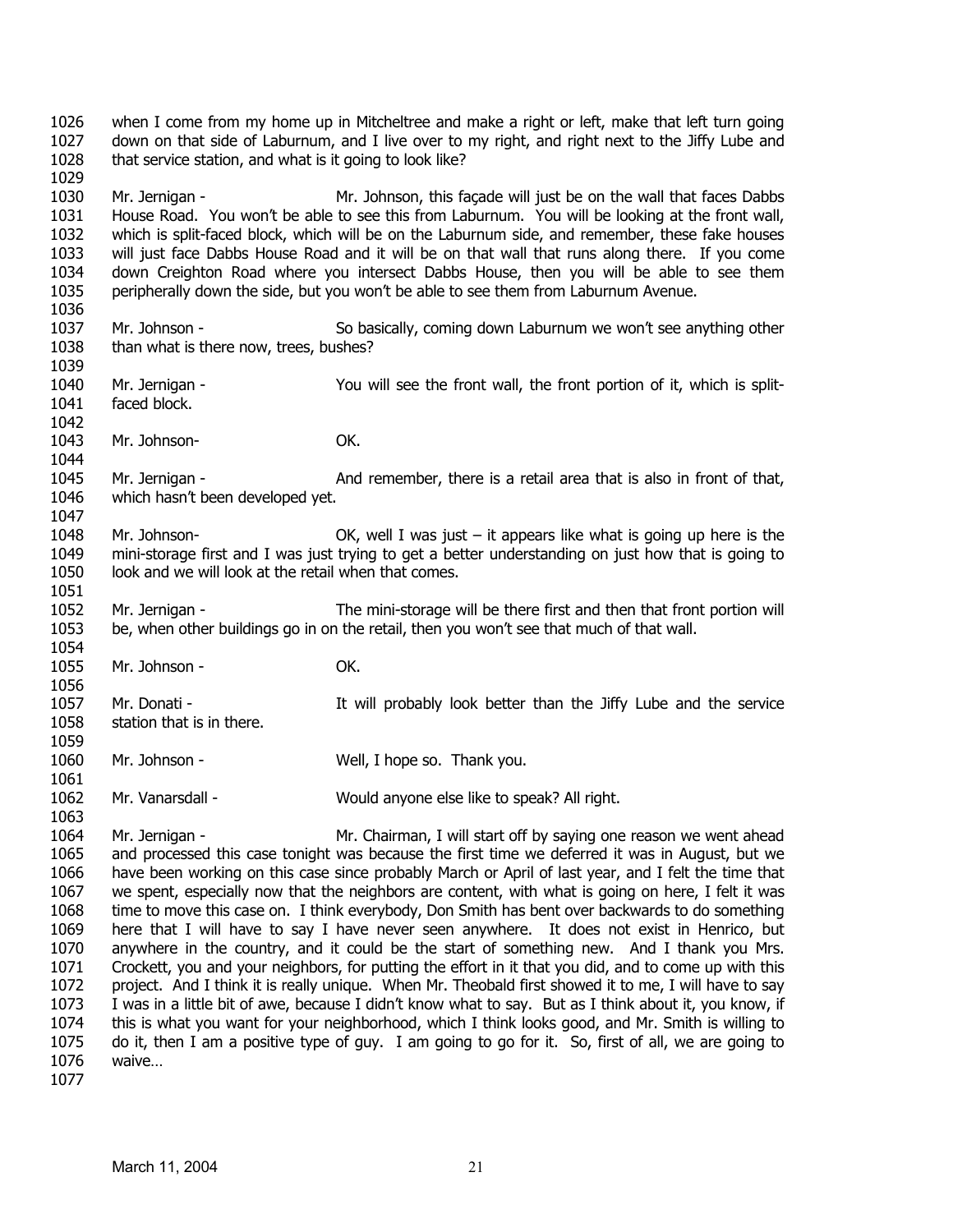1078 1079 1080 1081 1082 1083 1084 1085 1086 1087 1088 1089 1090 1091 1092 1093 1094 1095 1096 1097 1098 1099 1100 1101 1102 1103 1104 1105 1106 1107 1108 1109 1110 1111 1112 1113 1114 1115 1116 I want to make a comment about that. He tried to explain it to me on the telephone, and finally he said, there is no way in the world I can explain it. You will have to see it. So, the first thing we are going to have to do tonight is waive the time limits. So, I will make a motion to waive the time limits on Case C-41C-03. Mr. Marshall - Second. Mr. Vanarsdall - **Motion made by Mr. Jernigan and seconded by Mr. Marshall.** All in favor say aye. All opposed say no. The motion passes. Mr. Jernigan - And Mr. Theobald, I don't know if we did this. I want for the record that you did proffer that the landscaping plan would be subject to whatever landscaping we wanted subject to Planning Commission approval. Mr. Theobald - Yes, sir, Mr. Jernigan, and in revise proffer Condition 14. given to Ms. Moore this evening, it says, "There shall be berming and landscaping within the 50-foot buffer on Dabbs House Road as measured from the ultimate right of way, such that the streetscape shall consistent of landscaping in front of house fronts and berms with plantings in front of wall sections. The aforementioned landscaping, berming and planting shall be as required by the Planning Commission at the time of landscape plan review. The developer or owner shall continuously maintain the lawn and landscaping within such buffer." Mr. Jernigan - OK. Mr. Vanarsdall - You don't have one like for the other two houses… Mr. Theobald - We are going to amend that proffer between now and the Board. Mr. Jernigan - And with that, Mr. Chairman, I would like to move for approval of Case C-41C-03, Don Smith. Mr. Marshall - Second. Mr. Vanarsdall - Motion made by Mr. Jernigan and seconded by Mr. Marshall. All in favor say aye. All opposed say no. The motion passes. **REASON:** Acting on a motion by Mr. Jernigan, seconded by Mr. Marshall, the Planning Commission voted 4-0 (one absent and one abstention) to recommend that the Board of Supervisors **grant** the request because the proffered conditions should minimize the potential impacts on surrounding land uses. 1117 1118 1119 1120 1121 1122 1123 1124 1125 1126 1127 1128 1129 Mr. Silber - The intervel that takes care of the agenda. We do have approval of the minutes, the Planning Commission's February 12, 2004 minutes. Mr. Vanarsdall - Did anybody read the minutes? Mr. Archer - Thad one change, page 7, line 249. The last word in line 249 should be preferred instead of deferred. Mr. Vanarsdall - Any other changes?